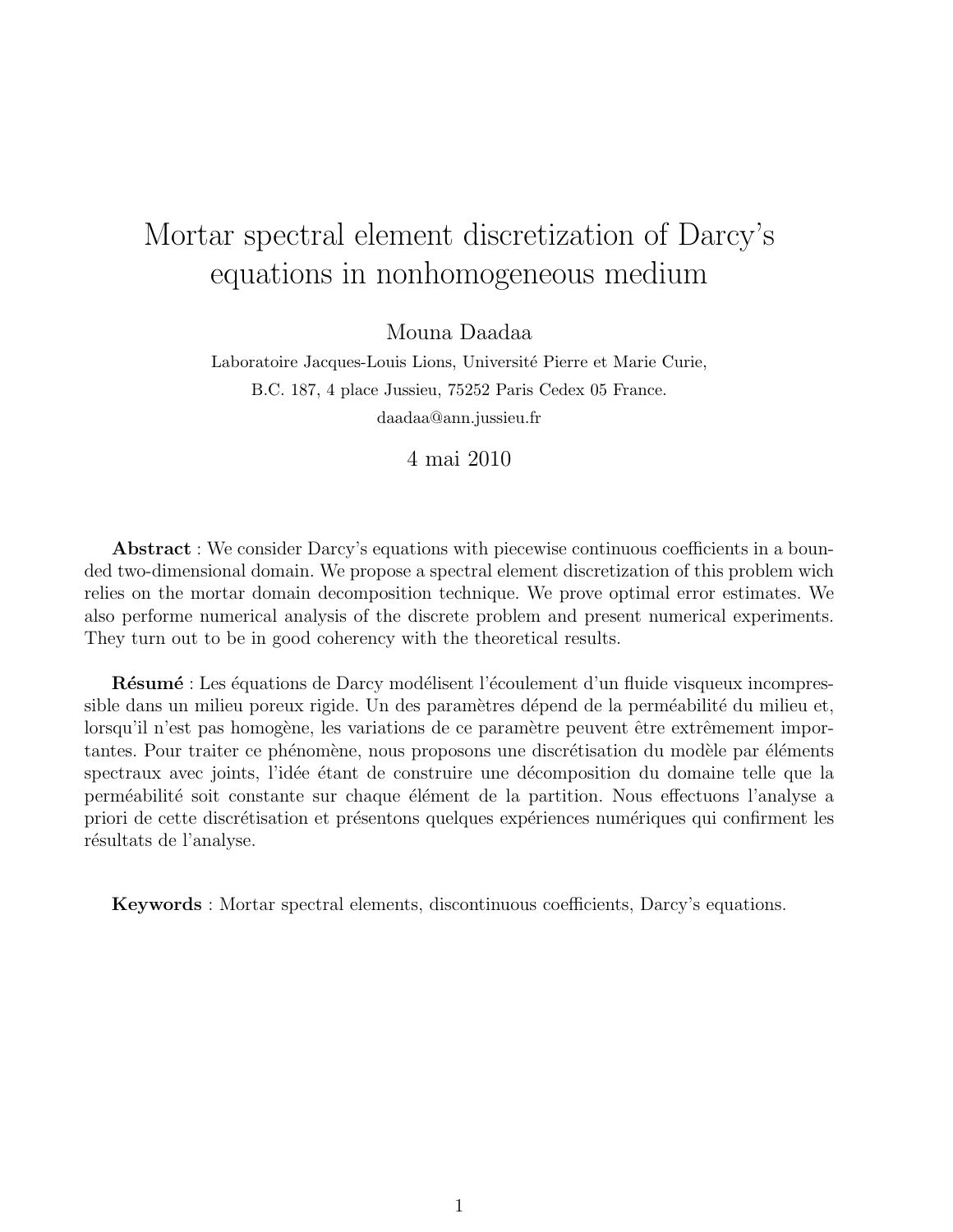# 1 Introduction

This paper is devoted to the analysis of the mortar spectral element discretization of the problem introduced by Darcy [14],

$$
\begin{cases}\n\alpha \mathbf{u} + \mathbf{grad}\,p = \alpha \mathbf{f}, & \text{in } \Omega, \\
\text{div } \mathbf{u} = 0, & \text{in } \Omega, \\
\mathbf{u} \cdot \mathbf{n} = g, & \text{on } \partial \Omega,\n\end{cases}
$$
\n(1)

in a bounded two-dimensional domain  $\Omega$  with a Lipschitz-continuous boundary  $\partial\Omega$ , and let n denote the unit outward normal vector to  $\Omega$  on  $\partial\Omega$ . The function  $\alpha$  is given with positive values. We are interested in the case where this function is not globally continuous but only piecewise smooth and also such that the ratio of the maximal value to its minimal value is large. This models, for instance, the flow of a viscous incompressible fluid in a rigid porous inhomogeneous medium.

In a first step, we consider the key situation where the function  $\alpha$  is piecewise constant. The discretization of this problem by mortar finite element discretization is studied in [9], and optimal a priori and a posteriori error estimates are proven. But the idea of this paper is different : the discretization rely on a domain decomposition such that, on each subdomain, the function  $\alpha$  is constant. To this end, the mortar element technique, introduce in [11], seems especially appropriate since it allows for working with noncorforming decompositions, i.e. the intersection of two subdomains is not restricted to be a corner or a whole edge of both of them. A consequence of this property, in the present situation, is that the number of subdomains in order to take into account the discontinuities of  $\alpha$  can be highly reduced. We refer to [17, Subsec. 1.5] for a first application of this method to discontinuous coefficients in the finite element framework.

Here, on each subdomain, we consider a spectral discretization. As is well known, spectral and spectral element methods rely on the approximation by high degree polynomials and on the use of tensorized bases of polynomials. For these reasons, the basic geometries are rectangles. Even if these methods can easily be extended to convex or curved quadrilaterals, the arguments for such an extension are very technical, so we have rather avoid them in this paper. For this reasons, the subdomains that we consider are only rectangles, and we refer the reader to [16] for the treatment of more complex geometries for a simpler problem. It was extended [3] to the bilaplacian equation where the variational space is the standard space  $H^2(\Omega)$  of functions with square-integrable first-order and second-order derivatives and also to the Stokes problem which is of saddle-point type, however it still involves usual Sobolev spaces. We also quote [2] for an application of the mortar technique to weighted Sobolev spaces, in order to handle discontinuous boundary conditions for the NavierStokes equations.

Another advantage of the mortar method is that it allows for working with independent discretization parameters on the subdomains. Our idea here is to use different degrees of polynomials on these subdomains, in order to take into account the different values of  $\alpha$ . Indeed, in practical situations, even the ratio of the values of  $\alpha$  on adjacent subdomains can be high, and the intuitive idea is to take higher degrees of polynomials in the subdomains where  $\alpha$  is large. We perform the numerical analysis of this discretization, in order to optimize the choice of the degrees of polynomials on each subdomains as a function of the value of  $\alpha$  and also of the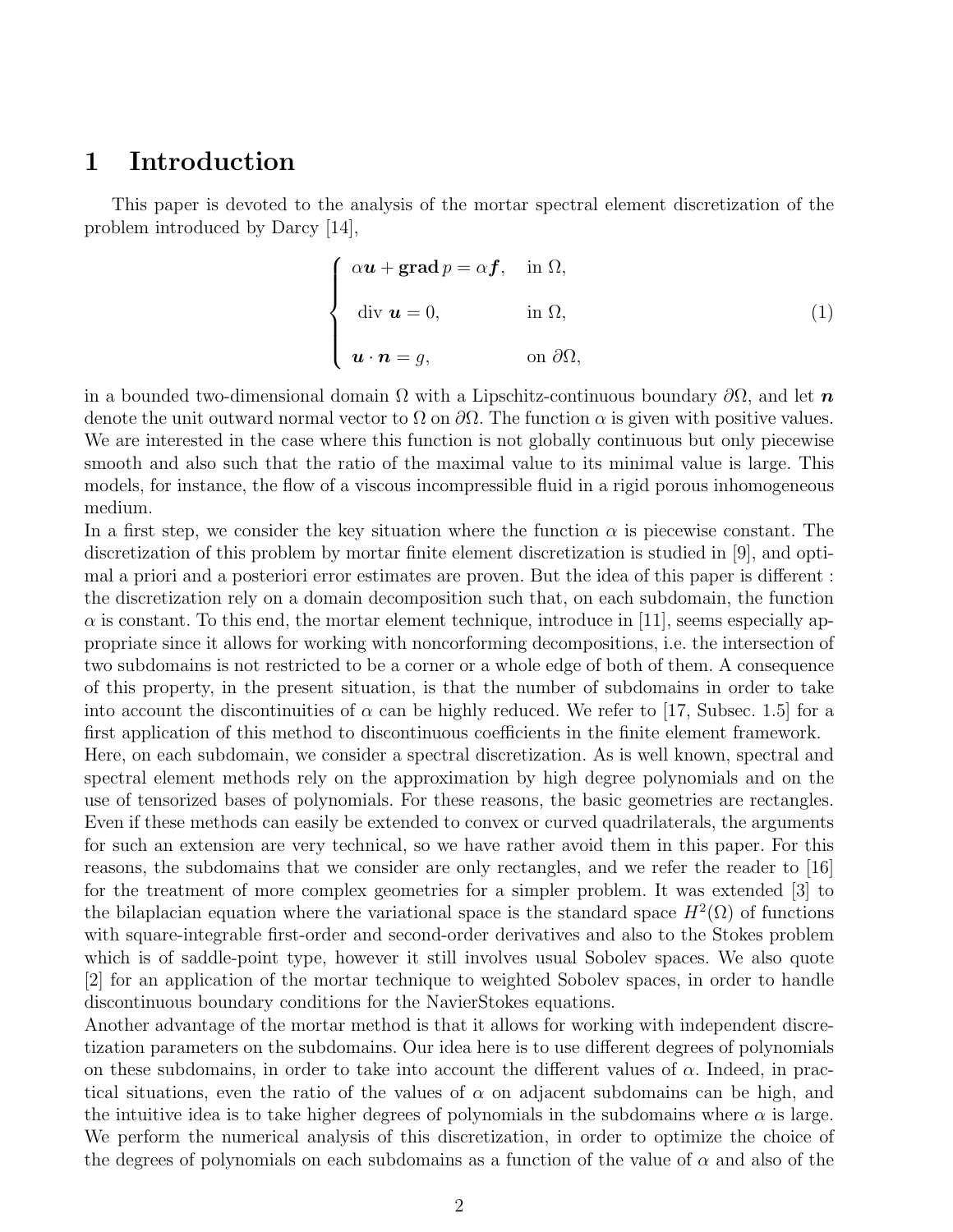geometry of the domain, since the geometrical singular functions issued from the non-convex corners of the domains interfere with the singularities issued from the discontinuities of  $\alpha$ .

We also present the extension of the discretization to the case of a piecewise smooth function  $\alpha$ : this comes either from the thermic properties of the medium where the permeability coefficient can depend on the density or from transformation of the geometry, for instance if the coefficients are piecewise constant on convex quadrilaterals. Since handling smooth coefficient is standard in spectral methods, the only difficulty here is to preserve the efficiency of the algorithm for solving the corresponding discrete system.

Finally, the implementation of the mortar technique mainly relies on an appropriate treatment of the matching conditions on the interfaces that we briefly describe (we refer to [4] for another way of handling these conditions). We describe some numerical experiments, which are in good coherency with the analysis and justify the choice of a domain decomposition technique and the use of different degrees of polynomials.

The outline of this paper is as follows. In Section 2, we briefly recall some properties of the continuous problem. Section 3 is devoted to the numerical analysis of the mortar spectral element discretization of the problem in the case where the function  $\alpha$  is piecewise constant. Error estimates between the exact and discrete solutions are established in Section 4.These results are extended to the case of piecewise smooth functions in Section 4. In Section 5, we present some numerical experiments in order to compare the present method with the spectral discretization without domain decomposition or a conforming spectral element discretization.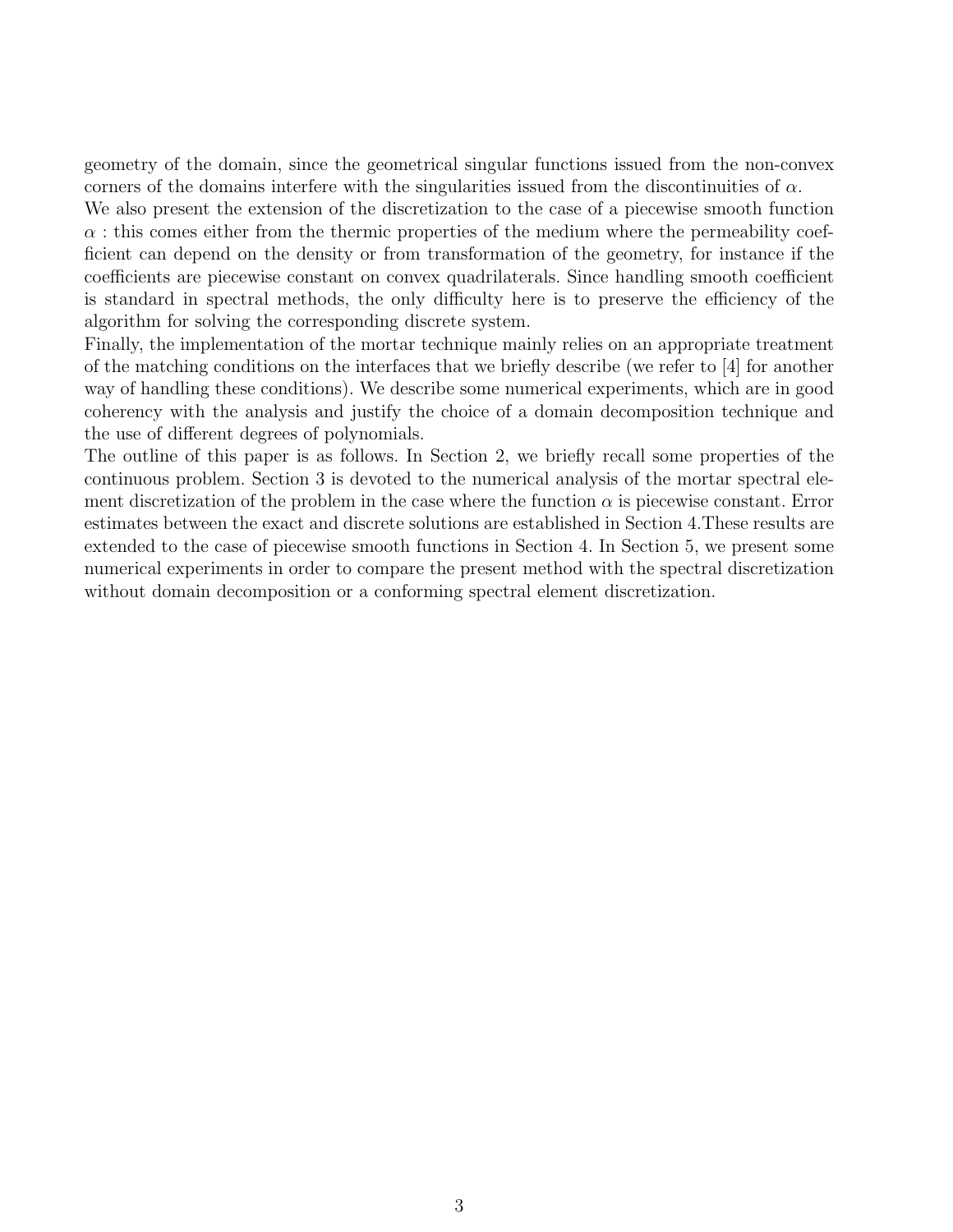### 2 The continuous problem

Let  $\Omega$  be a bounded connected open set in  $\mathbb{R}^2$ , with a Lipschitz-continuous boundary  $\partial\Omega$ . Throughout the paper, we make the following assumptions on the function  $\alpha$ : there exists a finite number of domains  $\Omega_k^*$ ,  $1 \leq k \leq K^*$ , such that

• they form a partition of  $\Omega$  without overlapping

$$
\overline{\Omega} = \bigcup_{k=1}^{K^*} \overline{\Omega}_k^* \text{ and } \Omega_k^* \cap \Omega_{k'}^* = \emptyset, \ 1 \le k < k' \le K^*, \tag{2}
$$

- the restriction of  $\alpha$  to each  $\overline{\Omega}_k^*$  $\frac{k}{k}$ ,  $1 \leq k \leq K^*$ , is continuous on  $\Omega_k^*$ ,
- the restriction of  $\alpha$  to each  $\overline{\Omega}_k^*$  $k$ ,  $1 \leq k \leq K^*$ , is bounded and positive, i.e. there exist constants  $\alpha_k^{\max}$  and  $\alpha_k^{\min}$  such that

$$
\alpha_k^{\max} = \sup_{\mathbf{x} \in \overline{\Omega}_k^*} \alpha(\mathbf{x}) < +\infty, \quad \text{and } \alpha_k^{\min} = \inf_{\mathbf{x} \in \overline{\Omega}_k^*} \alpha(\mathbf{x}) > 0. \tag{3}
$$

We set

$$
\alpha_{\max} = \max_{1 \le k \le K^*} \alpha_k^{\max} \text{ and } \alpha_{\min} = \min_{1 \le k \le K^*} \alpha_k^{\min}.\tag{4}
$$

We define  $H^{\frac{1}{2}}(\partial\Omega)$  as the space of traces of functions of  $H^1(\Omega)$  on  $\partial\Omega$ , provided with the trace norm, and  $H^{-\frac{1}{2}}(\partial\Omega)$  as its dual space. As usual,  $L_0^2(\Omega)$  stands for the space of functions in  $L^2(\Omega)$  with a null integral on  $\Omega$ . Finally, we consider the space  $\mathcal{C}^{\infty}(\overline{\Omega})$  of infinitely differentiable functions on  $\overline{\Omega}$  and its subspace  $\mathcal{D}(\Omega)$  of functions with a compact support in  $\Omega$ .

As now well-known (see [13, XIII.1]), system (1) admits several variational formulations. We have chosen the formulation which seems the more convenient in view of the spectral element discretization. So, we consider the variational problem

Find  $(\mathbf{u}, p)$  in  $L^2(\Omega)^2 \times (H^1(\Omega) \cap L^2_0(\Omega))$  such that

$$
\begin{cases}\n\forall \boldsymbol{v} \in L^{2}(\Omega)^{2}, a_{\alpha}(\boldsymbol{u}, \boldsymbol{v}) + b(\boldsymbol{v}, p) &= \sum_{k=1}^{K^{*}} \int_{\Omega_{k}^{*}} \alpha(\boldsymbol{x}) \boldsymbol{f}(\boldsymbol{x}) \cdot \boldsymbol{v}(\boldsymbol{x}) \, d\boldsymbol{x}, \\
\forall q \in H^{1}(\Omega) \cap L^{2}_{0}(\Omega), b(\boldsymbol{u}, q) &= \langle g, q \rangle_{\partial\Omega},\n\end{cases} \tag{5}
$$

where  $\langle ., .\rangle_{\partial\Omega}$  denotes the duality pairing between  $H^{-\frac{1}{2}}(\partial\Omega)$  and  $H^{\frac{1}{2}}(\partial\Omega)$ , while the bilinear forms  $a_{\alpha}(.,.)$  and  $b(.,.)$  are defined by

$$
a_{\alpha}(\boldsymbol{u},\boldsymbol{v})=\sum_{k=1}^{K^*}\int_{\Omega_k^*}\alpha(\boldsymbol{x})\boldsymbol{u}(\boldsymbol{x})\cdot\boldsymbol{v}(\boldsymbol{x})\,d\boldsymbol{x},\quad b(\boldsymbol{v},q)=\int_{\Omega}(\mathbf{grad}\,q)(\boldsymbol{x})\cdot\boldsymbol{v}(\boldsymbol{x})\,d\boldsymbol{x}.\qquad(6)
$$

In order to optimize the constants in all that follows, we introduce the  $\alpha$ -dependent norms

$$
\|\bm{v}\|_{\alpha} = \left(\sum_{k=1}^{K^*} \int_{\Omega_k^*} \alpha(\bm{x}) |\bm{v}(\bm{x})|^2 d\bm{x}\right)^{\frac{1}{2}}, \quad |q|_{\alpha^*} = \left(\sum_{k=1}^{K^*} \int_{\Omega_k^*} \frac{1}{\alpha(\bm{x})} |\text{grad } q(\bm{x})|^2 d\bm{x}\right)^{\frac{1}{2}}.
$$
 (7)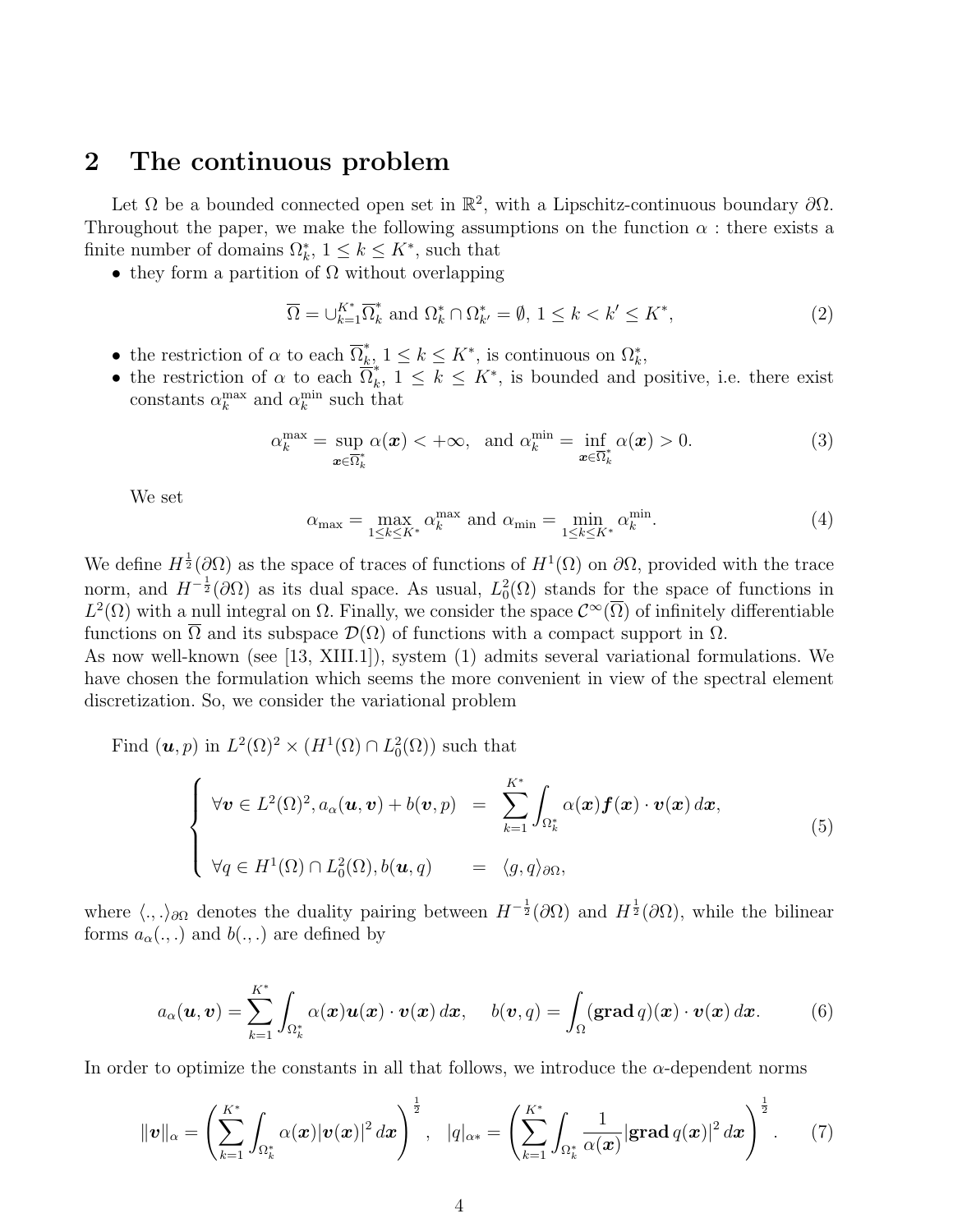The fact that the semi-norm  $||_{\alpha_*}$  is a norm on  $H^1(\Omega) \cap L_0^2(\Omega)$  results from a generalized Bramble-Hilbert inequality and can easily be derived thanks to the Peetre-Tartar lemma, see [15, Chap. I, Thm 2.1].

The well-posedness of this problem was established in [9].

**Proposition 1** For any data  $(f, g)$  in  $L^2(\Omega)^2 \times H^{-\frac{1}{2}}(\partial \Omega)$ , problem (5) has a unique solution  $(u, p)$  in  $L^2(\Omega)^2 \times (H^1(\Omega) \cap L^2_0(\Omega))$ . Moreover, this solution satisfies

$$
\|\bm{u}\|_{\alpha} + |p|_{\alpha^*} \le 3(\sqrt{\alpha_{\max}} \|\bm{f}\|_{L^2(\Omega)^2} + \|g\|_{H^{-\frac{1}{2}}(\partial\Omega)}).
$$
\n(8)

We are also interested with the regularity properties of this solution. We recall a result witch is proven in Prop. 2.5 of [9].

**Proposition 2** There exists a real number  $s_{\alpha}$ ,  $0 < s_{\alpha} < \frac{1}{2}$  $\frac{1}{2}$ , such that the mapping :  $(f, g) \longmapsto$  $(u, p)$ , where  $(u, p)$  is the solution of problem (1), is continuous from  $H^{s}(\Omega)^{2} \times H^{s-\frac{1}{2}}(\partial \Omega)$  into  $H^{s}(\Omega)^{2} \times H^{s+1}(\Omega)$ , pour tout  $s \leq s_{\alpha}$ .

**Remark 3** We can exhibit a maximal value  $s_{\alpha}$  only limited by

$$
s_{\alpha} < \min\{\frac{1}{2}, c_{\Omega} |\log\left(1 - \frac{\alpha_{\min}}{\alpha_{\max}}\right)|\},\tag{9}
$$

where the constant  $c_{\Omega}$  depends only on the geometry of  $\Omega$ .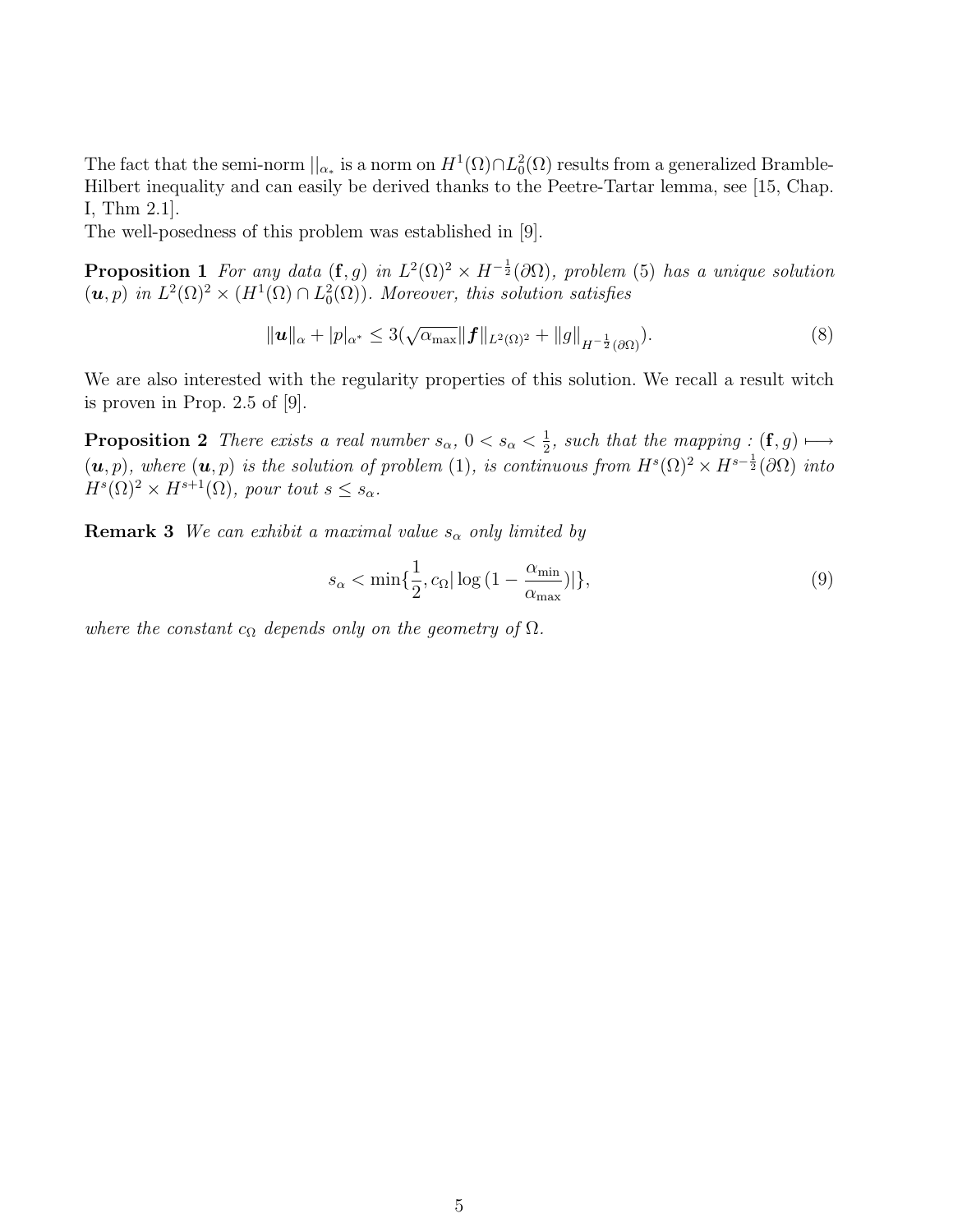# 3 Analysis of the Mortar Spectral Element Discretization

Throughout this section, we work with a piecewise constant function  $\alpha$ . We introduce a new partition of the domain without overlapping

$$
\overline{\Omega} = \bigcup_{k=1}^{K} \overline{\Omega}_k \text{ and } \Omega_k \cap \Omega_{k'} = \emptyset, \ 1 \le k < k' \le K,\tag{10}
$$

such that the function  $\alpha$  is constant on each  $\Omega_k$ ,  $1 \leq k \leq K$  (so, each  $\Omega_k$  is contained in an  $\Omega_k^*$ , and also that the  $\Omega_k$ ,  $1 \leq k \leq K$ , are rectangles. Note that K can be much larger than  $K^*$  in order to take into account the geometry of the discontinuities of  $\alpha$ .

The decomposition is conforming said to be means that the intersection of two different  $\overline{\Omega}_k$ , if not empty, is a corner or a whole edge of both of them. For simplicity, we denote by  $\alpha_k$  the constant value of  $\alpha$  on each  $\Omega_k$ ,  $1 \leq k \leq K$ .

We make the further (and non restrictive) assumption that the intersection of each  $\partial\Omega_k$  with  $\partial\Omega$  is a corner or a whole edge of  $\Omega_k$ . Thus, the skeleton S of the decomposition, equal to  $\bigcup_{k=1}^{K} \partial \Omega_k \backslash \partial \Omega$ , admits a decomposition without overlapping into mortars

$$
\overline{S} = \bigcup_{m=1}^{M} \overline{\gamma}_m \text{ tel que } \gamma_m \cap \gamma_{m'} = \emptyset, \text{ pour } m \neq m', \tag{11}
$$

where each  $\gamma_m$  is a whole edge of one of the  $\Omega_k$ , which is then denoted by  $\Omega_{k(m)}$ . Note that the choice of this decomposition is not unique, however it is decided a priori for all the discretizations we work with.

In order to describe the discrete problem, we introduce the discretization parameter  $\delta$ , which is here a K-tuple of positive integers  $N_k$ ,  $1 \leq k \leq K$ . Indeed, the local discrete space on each  $\Omega_k$  is the space  $\mathbb{P}_{N_k}(\Omega_k)$  of restrictions to  $\Omega_k$  of polynomials with degree  $\leq N_k$  with respect to each variable. In all that follows, c stands for a generic constant which may vary from one line to the other but is always independent of  $\delta$ .

The  $\Gamma^{k,j}$ ,  $1 \leq j \leq 4$  are the corners of  $\Omega_k$ ,  $1 \leq k \leq K$ .

We now introduce the discrete spaces. For each  $k, 1 \leq k \leq K$ , the discrete space of velocities  $\mathbb{X}_{\delta}$  is defined by

$$
\mathbb{X}_{\delta} = \left\{ \boldsymbol{v}_{\delta} \in L^{2}(\Omega)^{2}; \boldsymbol{v}_{\delta|\Omega_{k}} \in \mathbb{P}_{N_{k}}(\Omega_{k})^{2}, 1 \leq k \leq K \right\}.
$$
 (12)

According to the standard mortar element approach [11, Sec. 2] and [10], we associate with each piecewise regular function q its mortar function  $\Phi_m(q)$ : On each  $\gamma_m$ ,  $1 \leq m \leq M$ , the restriction of  $\Phi_m(q)$  to  $\gamma_m$  is equal to the trace of  $q_{\vert\Omega_{k(m)}}$ . The discrete space of pressures is the space  $\mathbb{M}_{\delta}$  of functions  $q_{\delta}$ 

(i) which belong to  $L_0^2(\Omega)$ ,

(ii) such that their restriction to each  $\Omega_k$ ,  $1 \leq k \leq K$ , belongs to  $\mathbb{P}_{N_k}(\Omega_k)$ ,

(iii) such that the following matching condition holds on all subdomains  $\Omega_k$ ,  $1 \leq k \leq K$ , and for all edges  $\Gamma^{k,j}$  of  $\Omega_k$  that are not contained in  $\partial\Omega$ ,

$$
\forall \varphi \in \mathbb{P}_{N_k-2}(\Gamma^{k,j}), \int_{\Gamma^{k,j}} (q_{\delta|\Omega_k} - \Phi(q_{\delta}))(\tau) \varphi(\tau) d\tau = 0, \tag{13}
$$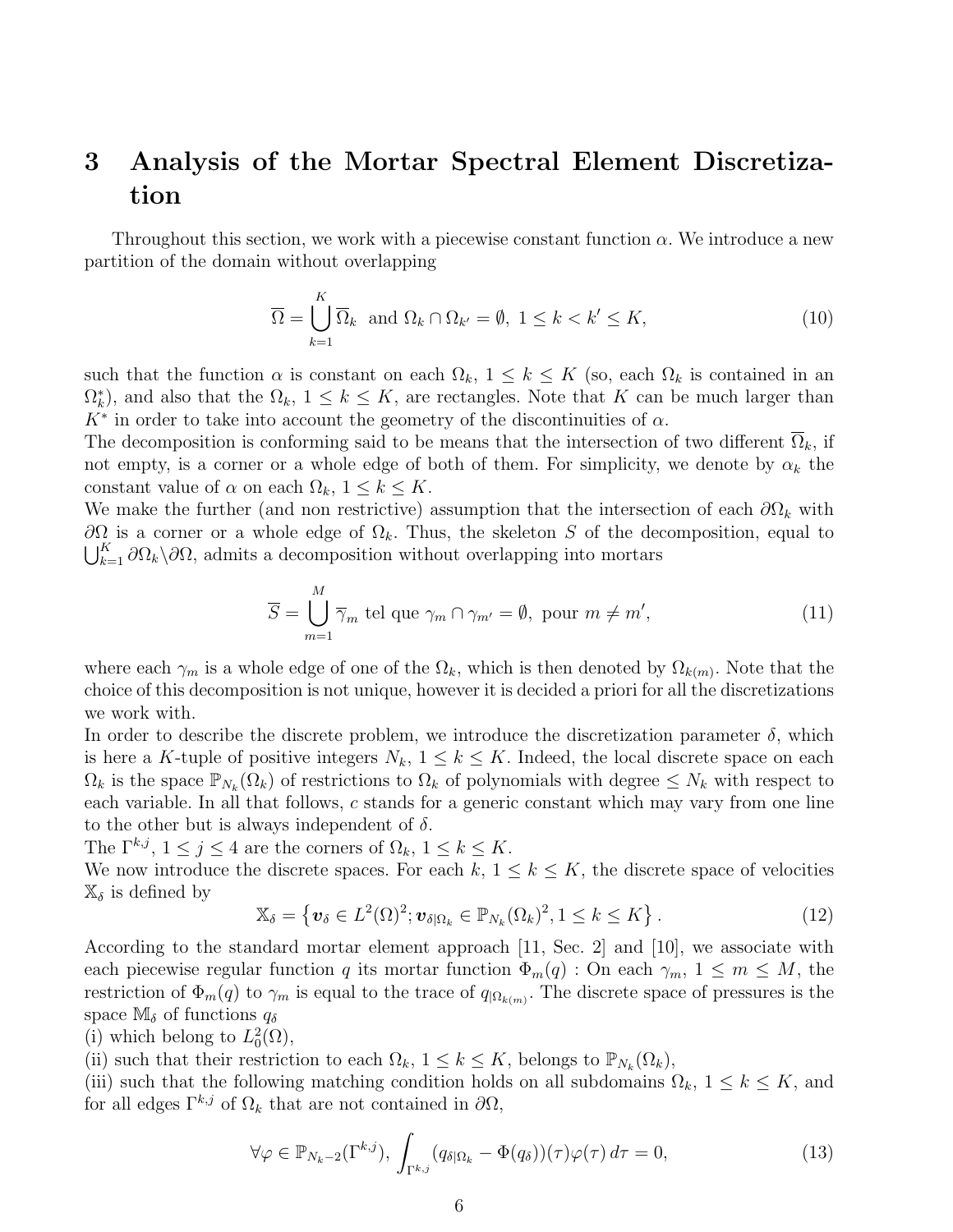where  $\mathbb{P}_{N_k-2}(\Gamma^{k,j})$  is the space of polynomials with degree  $\leq N_k-2$  on  $\Gamma^{k,j}$ , and  $\tau$  denotes the tangential coordinate on  $\Gamma^{k,j}$ . Note that the quantity  $q_{\delta|\Omega_k} - \tilde{\Phi}(q_{\delta})$  represents the jump of  $q_{\delta}$ through  $\Gamma^{k,j}$ , where  $\Gamma^{k,j}$  is not one of the  $\gamma_m$ .

Note that condition (13) is obviously satisfied on all  $\Gamma^{k,j}$  which coincide with a  $\gamma_m$  and also that, except for some rather special decomposition, the space  $\mathbb{M}_{\delta}$  is not contained in  $H^1(\Omega)$ , which means that the discretization is not conforming.

We recall the Gauss-Lobatto formula on the interval  $]-1,1[$ : for each positive integer N, with the notation  $\xi_0^N = -1$  and  $\xi_N^N = 1$ , there exists a unique set of nodes  $\xi_j^N$ ,  $1 \le j \le N - 1$ , and weights  $\rho_j$ ,  $0 \leq j \leq N$ , such that

$$
\forall \Phi \in \mathbb{P}_{2N-1}(-1,1), \int_{-1}^{1} \Phi(\zeta) \, d\zeta = \sum_{j=0}^{N} \Phi(\xi_j^N) \rho_j^N. \tag{14}
$$

The  $\xi_j^N$  are equal to the zeros of the first derivative of the Legendre polynomial of the degree N and the  $\rho_j^N$  are positive. Moreover, the following positivity property holds (sse [13])

$$
\forall \varphi_N \in \mathbb{P}_N(-1,1), \ \|\varphi_N\|_{L^2(-1,1)}^2 \le \sum_{j=0}^N \varphi_N^2(\xi_j^N)\rho_j^N \le 3 \|\varphi_N\|_{L^2(-1,1)}^2.
$$
 (15)

Next, on each  $\Omega_k$ , we take N equal to  $N_k$  and, by homothety and translation, we construct from the  $\xi_j^{N_k}$  and  $\rho_j^{N_k}$ ,  $0 \le j \le N_k$ , the nodes and the weights  $\xi_{kj}^{(x)}$  and  $\rho_{kj}^{(x)}$ , resp.  $\xi_{kj}^{(y)}$  and  $\rho_{kj}^{(y)}$ , in the x-direction, resp. in the y-direction (the exponent  $N_k$  is omitted for simplicity). This leads to a discrete product on all functions  $u$  and  $v$  which have continuous restrictions to all  $\overline{\Omega}_k, 1 \leq k \leq K$ :

$$
((\boldsymbol{u},\boldsymbol{v}))_{\delta} = \sum_{k=1}^{K} ((\boldsymbol{u},\boldsymbol{v}))_{N_k}^k,
$$
\n(16)

with

$$
((\boldsymbol{u},\boldsymbol{v}))_{N_k}^k = \sum_{i=0}^{N_k} \sum_{j=0}^{N_k} \boldsymbol{u}(\xi_{ki}^{(x)}, \xi_{kj}^{(y)}) \boldsymbol{v}(\xi_{ki}^{(x)}, \xi_{kj}^{(y)}) \rho_{ki}^{(x)} \rho_{kj}^{(y)}.
$$

It follows from the exactness property (14) that the product  $((, .))$ <sub>δ</sub> coincides with the scalar product of  $L^2(\Omega)$  whenever the restriction of the product  $uv$  to all  $\Omega_k$  belong to  $\mathbb{P}_{2N_k-1}(\Omega_k)$ . Also, we defined the global scalar product on  $\partial\Omega$ 

$$
((\boldsymbol{u}_{\delta},\boldsymbol{v}_{\delta}))_{\delta}^{\partial\Omega} = \sum_{\{\Gamma^{k,j}\subset\partial\Omega\}} (\boldsymbol{u}_{\delta},\boldsymbol{v}_{\delta})_{N_k}^{\Gamma^{k,j}},
$$
(17)

where

$$
(\boldsymbol{u}_{\delta}, \boldsymbol{v}_{\delta})_{N}^{\partial\Omega} = \sum_{j=1}^{2d} \sum_{\boldsymbol{x}\in\Xi_{N}\cap\overline{\Gamma}_{j}} \boldsymbol{u}_{\delta}(\boldsymbol{x})\boldsymbol{v}_{\delta}(\boldsymbol{x})\rho_{\boldsymbol{x}},
$$
\n(18)

We assume that the functions f and g has continuous restrictions to all  $\overline{\Omega}_k$ ,  $1 \leq k \leq K$  and  $\partial\Omega$  respectively. Then, the discrete problem reads :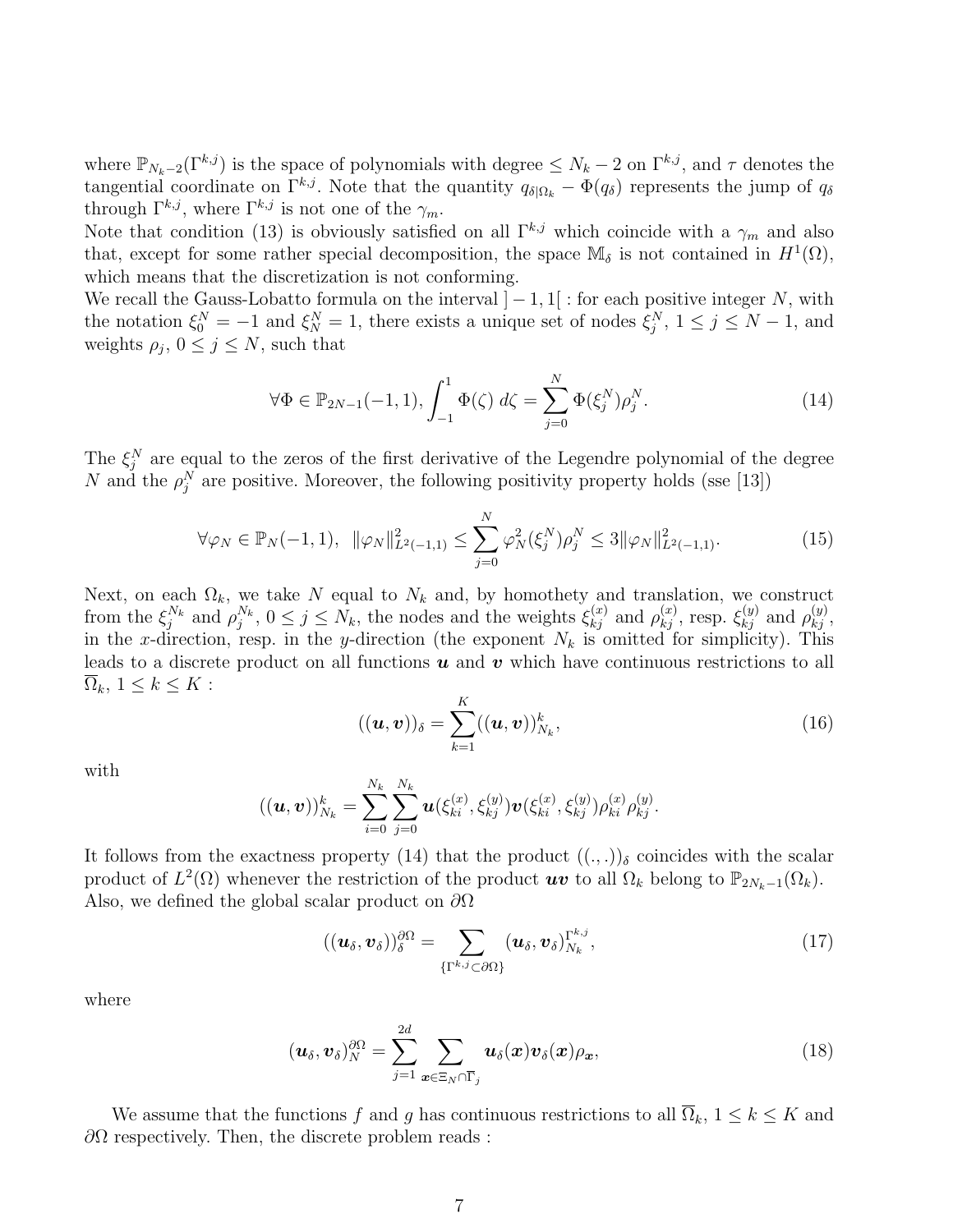Find  $(\boldsymbol{u}_{\delta}, p_{\delta}) \in \mathbb{X}_{\delta} \times \mathbb{M}_{\delta}$  such that

$$
\begin{cases}\n\forall \boldsymbol{v}_{\delta} \in \mathbb{X}_{\delta}, \, a_{\alpha}^{\delta}(\boldsymbol{u}_{\delta}, \boldsymbol{v}_{\delta}) + b_{\delta}(\boldsymbol{v}_{\delta}, p_{\delta}) = ((\alpha \boldsymbol{f}, \boldsymbol{v}_{\delta}))_{\delta}, \\
\forall q_{\delta} \in \mathbb{M}_{\delta}, \, b_{\delta}(\boldsymbol{u}_{\delta}, q_{\delta}) = ((g, q_{\delta}))_{\delta}^{\partial \Omega},\n\end{cases}
$$
\n(19)

where the bilinears forms  $a_{\alpha}^{\delta}(.,.)$  and  $b_{\delta}$  are defined by

$$
a_{\alpha}^{\delta}(\boldsymbol{u}_{\delta},\boldsymbol{v}_{\delta})=\sum_{k=1}^{K}\alpha_{k}((\boldsymbol{u}_{\delta},\boldsymbol{v}_{\delta}))_{N_{k}}^{k},\quad b_{\delta}(\boldsymbol{v}_{\delta},q_{\delta})=\sum_{k=1}^{K}((\boldsymbol{v}_{\delta},\mathbf{grad}\,q_{\delta}))_{N_{k}}^{k}.
$$
\n(20)

Several steps are needed for proving the well-posedness of this problem.

**Lemma 4** The form  $a_{\alpha}^{\delta}(.,.)$  satisfies the following properties of continuity

$$
\forall \boldsymbol{u}_{\delta} \in \mathbb{X}_{\delta}, \ \forall \boldsymbol{v}_{\delta} \in \mathbb{X}_{\delta}, \ a_{\alpha}^{\delta}(\boldsymbol{u}_{\delta},\boldsymbol{v}_{\delta}) \leq 9 \|\boldsymbol{u}_{\delta}\|_{\alpha} \|\boldsymbol{v}_{\delta}\|_{\alpha}, \tag{21}
$$

and of ellipticity

$$
\forall \boldsymbol{u}_{\delta} \in \mathbb{X}_{\delta}, \, a_{\alpha}^{\delta}(\boldsymbol{u}_{\delta},\boldsymbol{u}_{\delta}) \geq ||\boldsymbol{u}_{\delta}||_{\alpha}^{2}.
$$

**Proof.** Thanks to a double Cauchy-Schwarz inequality, we have

$$
a_{\alpha}^{\delta}(\boldsymbol{u}_{\delta},\boldsymbol{v}_{\delta}) \leq a_{\alpha}^{\delta}(\boldsymbol{u}_{\delta},\boldsymbol{u}_{\delta})^{\frac{1}{2}}a_{\alpha}^{\delta}(\boldsymbol{v}_{\delta},\boldsymbol{v}_{\delta})^{\frac{1}{2}},
$$

so that it suffices to bound  $a_{\alpha}^{\delta}(\boldsymbol{u}_{\delta},\boldsymbol{u}_{\delta})$ . Thanks to the positivity property (15), we have

$$
\sum_{k=1}^K \alpha_k ||\boldsymbol{u}_{\delta}||_{L^2(\Omega_k)^2}^2 \leq a_{\alpha}^{\delta}(\boldsymbol{u}_{\delta},\boldsymbol{u}_{\delta}) \leq \sum_{k=1}^K 9\alpha_k ||\boldsymbol{u}_{\delta}||_{L^2(\Omega_k)^2}^2.
$$

So, the desired results.  $\blacksquare$ 

Since  $\mathbb{M}_{\delta}$  is not contained in  $H^{1}(\Omega)$ , we prove that the "broken" energy norm defined by

$$
||q||_{\alpha*} = \left(\sum_{k=1}^{K} \alpha_k^{-1} |q|_{H^1(\Omega_k)}^2\right)^{\frac{1}{2}},
$$
\n(23)

is still a norm on  $\mathbb{M}_{\delta}$ .

**Lemma 5** The quantity  $\|\cdot\|_{\alpha*}$  defined in (23) is a norm on  $\mathbb{M}_{\delta}$ . Moreover, there exist a constant C independent of  $\delta$  such that the following property holds:

$$
\forall q \in \mathbb{N}(\Omega) \cap L_0^2(\Omega), \sum_{k=1}^K \|q\|_{L^2(\Omega_k)}^2 \le C\sqrt{\alpha_{\max}} \|q\|_{\alpha^*}^2.
$$
 (24)

We suppose that  $N_K \ge N_D - 2$ , when  $N_D$  denote the maximal number of the set of all vertices of  $\Omega_k$  that are inside en edge of another subdomains.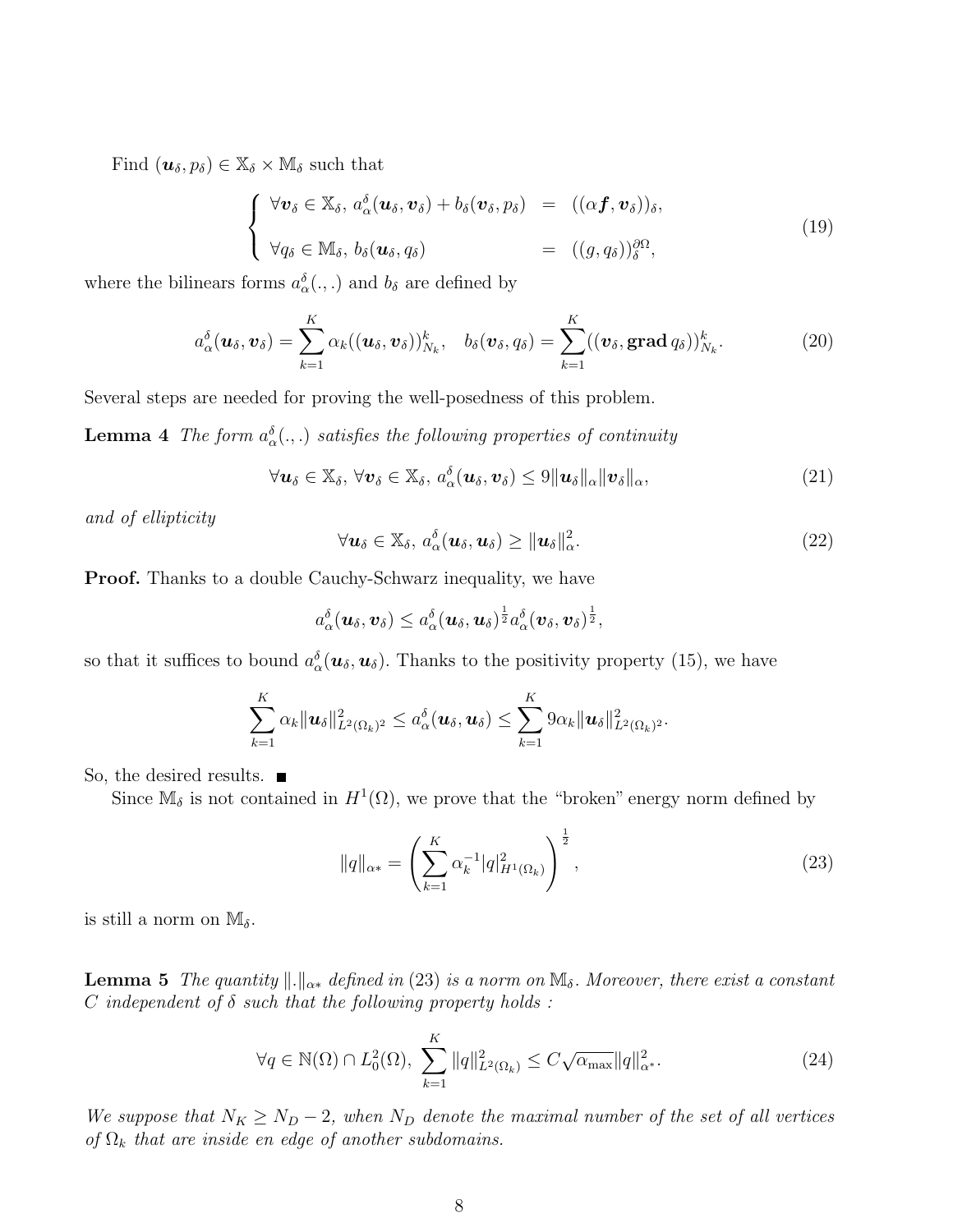For the proof see [10].

From now on, we work with the norm  $\|.\|_{\alpha*}$ , and we suppose that  $N_K \ge N_D - 2$  is checked. The following continuity property is obvious :

$$
\forall \boldsymbol{v}_{\delta} \in \mathbb{X}_{\delta}, \forall q_{\delta} \in \mathbb{M}_{\delta}, \quad b_{\delta}(\boldsymbol{v}_{\delta}, q_{\delta}) \leq ||\boldsymbol{v}_{\delta}||_{\alpha} ||q_{\delta}||_{\alpha^*}.
$$
 (25)

Moreover, we note that, for any  $q_\delta$  in  $\mathbb{M}_\delta$ , the function  $\mathbf{v}_\delta$  defined by

$$
\boldsymbol{v}_{\delta|\Omega_k} = \alpha_k^{-1} \mathbf{grad}\,(q_{\delta|\Omega_k}), \ \forall 1 \leq k \leq K,\tag{26}
$$

belongs to  $\mathbb{X}_{\delta}$ . So, the following inf-sup condition is derived by taking  $v_{\delta}$  as in (26).

**Lemma 6** The form  $b_{\delta}$ , satisfies the inf-sup condition

$$
\forall q_{\delta} \in \mathbb{M}_{\delta}, \ \sup_{\boldsymbol{v}_{\delta} \in \mathbb{X}_{\delta}} \frac{b_{\delta}(\boldsymbol{v}_{\delta}, q_{\delta})}{\|\boldsymbol{v}_{\delta}\|_{\alpha}} \geq \|q_{\delta}\|_{\alpha*}.
$$
 (27)

We introduce the Lagrange interpolation operator  $\mathcal{I}_{\delta}^k$ ,  $1 \leq k \leq K$ , operator on all nodes  $(\xi_{ki}^{(x)}, \xi_{kj}^{(y)}), 0 \le i, j \le N_k$ , with values in  $\mathbb{P}_{N_k}(\Omega_k)$ , and finally the global operator  $\mathcal{I}_{\delta}$  by

$$
(\mathcal{I}_{\delta}\boldsymbol{v})_{|\Omega_k} = \mathcal{I}_{\delta}^k \boldsymbol{v}_{|\Omega_k}, \quad 1 \le k \le K. \tag{28}
$$

We are now in position to prove the well-posedness of problem (5).

**Theorem 7** For any data  $(f, g)$  such that each  $f_{|\Omega_k}$ ,  $1 \leq k \leq K$ , and g are continuous on  $\overline{\Omega}_k$  and on  $\partial\Omega$  respectively, problem (19) has a unique solution  $(\mathbf{u}_{\delta}, p_{\delta})$  in  $\mathbb{X}_{\delta} \times \mathbb{M}_{\delta}$ . Moreover, there exists a constant c independent of  $\delta$  suvh that this solution satisfies

$$
\|\mathbf{u}_{\delta}\|_{\alpha} + \|p_{\delta}\|_{\alpha*} \leq c \sqrt{\alpha_{\max}} (\|\mathcal{I}_{\delta} \mathbf{f}\|_{L^{2}(\Omega)^{2}} + \|\mathcal{I}_{\delta}^{\partial \Omega} g\|_{H^{-\frac{1}{2}}(\partial \Omega)}),
$$
\n(29)

**Proof.** We establish successively the existence and uniqueness of the solution.

1) It follows from the Lax-Milgram lemma, combined with Bramble-Hilbert inequality and the lemma 5, that there exists a unique  $\varphi_{\delta}$  in  $\mathbb{M}_{\delta}$  such that

$$
\forall \psi_{\delta} \in \mathbb{M}_{\delta}, \, ((\mathbf{grad}\, \varphi_{\delta}, \mathbf{grad}\, \psi_{\delta}))_{\delta} = ((g, \psi_{\delta}))_{\delta}^{\partial \Omega},
$$

Thus, the function  $\boldsymbol{u}_{\delta}^b = \mathbf{grad} \varphi_{\delta}$ , satisfies

$$
\|\mathbf{u}_{\delta}^{b}\|_{\alpha} \leq c \|\mathcal{I}_{\delta}^{\partial \Omega} g\|_{H^{-\frac{1}{2}}(\partial \Omega)}.
$$
\n(30)

On the other hand, it follows for the standard results on saddle-point problems, see [15, Chap. I, Cor. 4.1], combined with (22), (27) and the inf-sup condition (27), that the problem

Find  $(\boldsymbol{u}_{\delta}^0, p_{\delta}) \in \mathbb{X}_{\delta} \times \mathbb{M}_{\delta}$  such that

$$
\begin{cases}\n\forall \boldsymbol{v}_{\delta} \in \mathbb{X}_{\delta}, & a_{\alpha}^{\delta}(\boldsymbol{u}_{\delta}^{0},\boldsymbol{v}_{\delta}) + b_{\delta}(\boldsymbol{v}_{\delta},p_{\delta}) = \sum_{k=1}^{K^{*}} \alpha_{k}((\boldsymbol{f},\boldsymbol{v}_{\delta}))_{\delta} - a_{\alpha}^{\delta}(\boldsymbol{u}_{\delta}^{b},\boldsymbol{v}_{\delta}), \\
\forall q_{\delta} \in \mathbb{M}_{\delta}, & b_{\delta}(\boldsymbol{u}_{\delta}^{0},q_{\delta}) = 0, \n\end{cases}
$$
\n(31)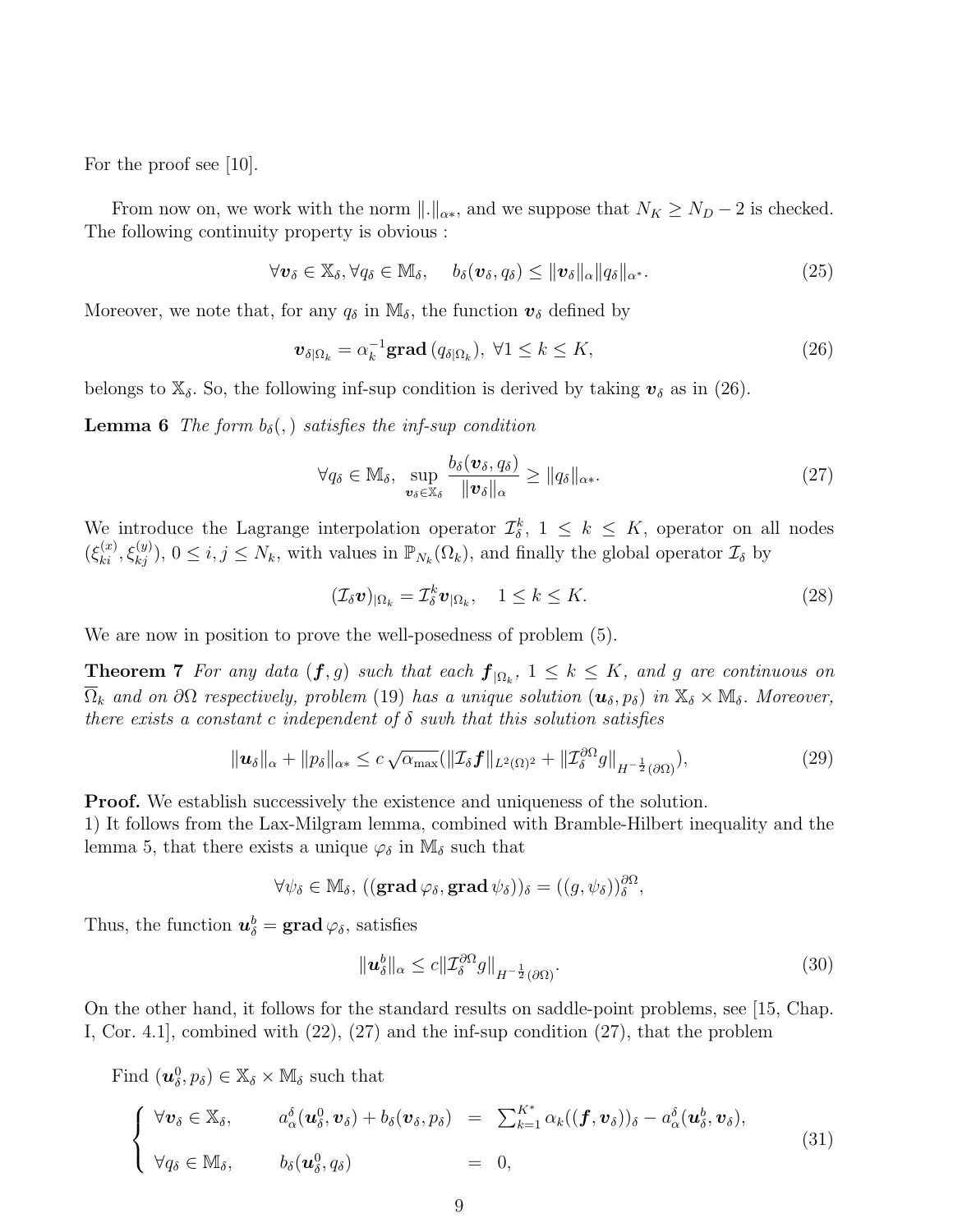has a unique solution  $(\boldsymbol{u}^0_\delta, p_\delta)$  which moreover satisfies

$$
\|\mathbf{u}_{\delta}^0\|_{\alpha} + \|p_{\delta}\|_{\alpha^*} \leq c\sqrt{\alpha_{\max}}(\|\mathcal{I}_{\delta}\mathbf{f}\|_{L^2(\Omega)^d} + \|\mathbf{u}_{\delta}^b\|_{\alpha}). \tag{32}
$$

Then, the pair  $(\mathbf{u}_{\delta}, p_{\delta})$ , with  $\mathbf{u}_{\delta} = \mathbf{u}_{\delta}^0 + \mathbf{u}_{\delta}^b$ , is a solution of problem (19), and estimate (29) follows from  $(30)$  and  $(32)$ .

2) Let  $(\mathbf{u}_{\delta}, p_{\delta})$  be a solution of problem (19) with data  $(\mathbf{f}, g)$  equal to zero. Taking  $\mathbf{v}_{\delta}$  equal to  $u_{\delta}$  in (19) and using (22) yields that  $u_{\delta}$  is zero. Then, the fact that  $p_{\delta}$  is zero follows from (27). This proves the uniqueness of the solution  $(\boldsymbol{u}_{\delta}, p_{\delta})$ .

To conclude, we introduce the discrete kernel

$$
V_{\delta} = \{ \boldsymbol{v}_{\delta} \in \mathbb{X}_{\delta}; \forall q_{\delta} \in \mathbb{M}_{\delta}, b_{\delta}(\boldsymbol{v}_{\delta}, q_{\delta}) = 0 \}.
$$
 (33)

As usual, it plays a key role in the numerical analysis of problem (19).

#### 4 Error estimates

This section is devoted to the proof of an error estimate, first for the velocity, second for the pressure. We intend to prove an error estimate between the solution  $(u, p)$  of problem (5) and the solution  $(u_{\delta}, p_{\delta})$  of problem (19). So we announce the following theorem and we describe their proof.

**Theorem 8** Assume that the function  $\alpha$  is constant on each  $\Omega_k$ ,  $1 \leq k \leq K$ . If the solution  $(u, p)$  of problem (5) is such its restriction to each  $\Omega_k$ ,  $1 \leq k \leq K$ , belongs to  $H^{s_k}(\Omega_k)^2$   $\times$  $H^{s_k+1}(\Omega_k), s_k \geq \frac{1}{2}$  $\frac{1}{2}$ , and if the function  $\boldsymbol{f}$  is such that its restriction to each  $\Omega_k$ ,  $1 \leq k \leq K$ , belongs to  $H^{\sigma_k}(\Omega_k)$ ,  $\sigma_k > 1$ , the following error estimate holds between this solution  $(u, p)$  and the solution  $(\boldsymbol{u}_{\delta}, p_{\delta})$  of problem (19)

$$
\|\mathbf{u} - \mathbf{u}_{\delta}\|_{\alpha} \leq c \Bigg( (1 + \mu + \mu_{\delta})^{\frac{1}{2}} \sum_{k=1}^{K} N_k^{-s_k} \Big( \alpha_k^{\frac{1}{2}} (\log N_k) \|\mathbf{u}_{\Omega_k}\|_{H^{s_k}(\Omega_k)^2} + \alpha_k^{-\frac{1}{2}} \|p_{\Omega_k}\|_{H^{s_k+1}(\Omega_k)} \Big) + \sqrt{\alpha_{\max}} \Big( \sum_{k=1}^{K} N_k^{-2\sigma_k} \| \mathbf{f}_{\Omega_k} \|_{H^{\sigma_k}(\Omega_k)^2}^2 \Bigg)^{1/2} \Bigg) \tag{34}
$$

where the constant c is independent of the parameter  $\delta$  and the function  $\alpha$ .

**Proof.** For a proof we need a several steps and lemmas. Let  $w_{\delta}$  be any function in the kernel  $V_{\delta}$ . Multiplying the first line of (19) by  $w_{\delta}$  gives

$$
\sum_{k=1}^K \alpha_k \int_{\Omega_k} \boldsymbol{u}_0 \cdot \boldsymbol{w}_{\delta} d\boldsymbol{x} + b(\boldsymbol{w}_{\delta}, p) = \sum_{k=1}^K \alpha_k \int_{\Omega_k} \boldsymbol{f} \cdot \boldsymbol{w}_{\delta} d\boldsymbol{x} - a_{\alpha}(\boldsymbol{u}_b, \boldsymbol{w}_{\delta}),
$$

using the definition of  $V_{\delta}$  thus implies, for any  $q_{\delta}$  in  $\mathbb{M}_{\delta}$ ,

$$
\sum_{k=1}^{K} \alpha_k \int_{\Omega_k} \boldsymbol{u}_0 \cdot \boldsymbol{w}_{\delta} d\boldsymbol{x} + b(\boldsymbol{w}_{\delta}, p - q_{\delta}) = \sum_{k=1}^{K} \alpha_k \int_{\Omega_k} \boldsymbol{f} \cdot \boldsymbol{w}_{\delta} d\boldsymbol{x} - a_{\alpha}(\boldsymbol{u}_b, \boldsymbol{w}_{\delta}). \tag{35}
$$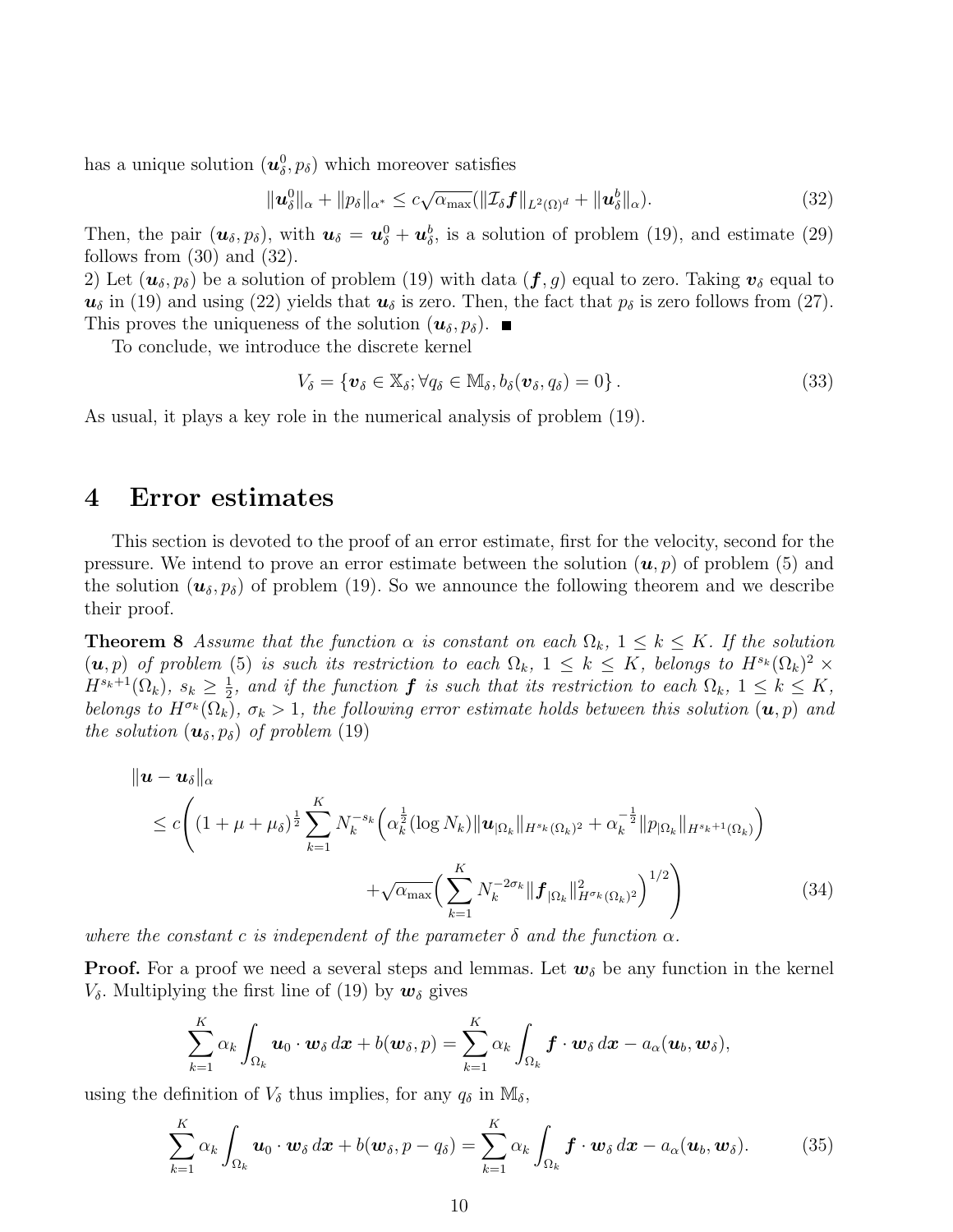So, we deduce from ellipticity property (22), that we have for any  $v_{\delta}$  in  $V_{\delta}$ 

$$
\|\mathbf{u}_{\delta}^0-\mathbf{v}_{\delta}\|_{\alpha}^2 \ \leq \ a_{\alpha}^{\delta}(\mathbf{u}_{\delta}^0-\mathbf{v}_{\delta},\mathbf{u}_{\delta}^0-\mathbf{v}_{\delta}).
$$

Adding (35) with  $w_{\delta} = u_{\delta}^0 - v_{\delta}$  and subtracting the first line of (19) leads to

$$
\|\boldsymbol{u}_{\delta}^{0}-\boldsymbol{v}_{\delta}\|_{\alpha}^{2} \leq \sum_{k=1}^{K} \alpha_{k} \int_{\Omega_{k}} (\boldsymbol{u}_{0}-\boldsymbol{v}_{\delta})(\boldsymbol{x}) \cdot (\boldsymbol{u}_{\delta}^{0}-\boldsymbol{v}_{\delta})(\boldsymbol{x}) d\boldsymbol{x} \n+ \sum_{k=1}^{K} \alpha_{k} \int_{\Omega_{k}} \boldsymbol{v}_{\delta}(\boldsymbol{x}) \cdot (\boldsymbol{u}_{\delta}^{0}-\boldsymbol{v}_{\delta})(\boldsymbol{x}) d\boldsymbol{x} - ((\alpha \boldsymbol{v}_{\delta}, \boldsymbol{u}_{\delta}^{0}-\boldsymbol{v}_{\delta}))_{\delta} \n+ \int_{\Omega} (\boldsymbol{u}_{\delta}^{0}-\boldsymbol{v}_{\delta})(\boldsymbol{x}) \cdot \operatorname{grad}(p-q_{\delta})(\boldsymbol{x}) d\boldsymbol{x} \n+ ((\alpha \boldsymbol{f}, \boldsymbol{u}_{\delta}^{0}-\boldsymbol{v}_{\delta}))_{\delta} - \sum_{k=1}^{K} \alpha_{k} \int_{\Omega_{k}} \boldsymbol{f}(\boldsymbol{x}) \cdot (\boldsymbol{u}_{\delta}^{0}-\boldsymbol{v}_{\delta})(\boldsymbol{x}) d\boldsymbol{x}, \n- a_{\delta}(\boldsymbol{u}_{\delta}^{b}, \boldsymbol{u}_{\delta}^{0}-\boldsymbol{v}_{\delta}) + a_{\alpha}(\boldsymbol{u}_{b}, \boldsymbol{u}_{\delta}^{0}-\boldsymbol{v}_{\delta}).
$$

By combining property of continuity (25) and triangle inequality, we derive that the error  $\|\boldsymbol{u} - \boldsymbol{u}_{\delta}\|_{\alpha}$  is bounded, up to a multiplicative constant, by the sum of five terms :

• the approximation error in  $\mathbb{X}_{\delta}$ 

$$
\inf_{\boldsymbol{v}_{\delta}\in V_{\delta}}\|\boldsymbol{u}_0-\boldsymbol{v}_{\delta}\|_{\alpha},\tag{36}
$$

• the error approximation in  $\mathbb{M}_{\delta}$ 

$$
\inf_{q_\delta \in \mathbb{M}_\delta} \|p - q_\delta\|_{\alpha_*},\tag{37}
$$

• three terms issued from numerical integration

$$
\sup_{\boldsymbol{w}_{\delta}\in\mathbb{X}_{\delta}}\frac{(a_{\alpha}-a_{\alpha}^{\delta})(\boldsymbol{v}_{\delta},\boldsymbol{w}_{\delta})}{\|\boldsymbol{w}_{\delta}\|_{\alpha}},
$$
\n(38)

$$
\sup_{\boldsymbol{w}_{\delta}\in\mathbb{X}_{\delta}}\frac{a_{\alpha}(\boldsymbol{u}_{b},\boldsymbol{w}_{\delta})-a_{\alpha}^{\delta}(\boldsymbol{u}_{\delta}^b,\boldsymbol{w}_{\delta})}{\|\boldsymbol{w}_{\delta}\|_{\alpha}},
$$
\n(39)

and

$$
\sup_{\boldsymbol{w}_{\delta}\in\mathbb{X}_{\delta}}\frac{((\alpha\boldsymbol{f},\mathbf{w}_{\delta}))_{\alpha}-\sum_{k=1}^{K}\alpha_{k}\int_{\Omega_{k}}\boldsymbol{f}(\boldsymbol{x})\cdot\boldsymbol{w}_{\delta}(\boldsymbol{x}) d\boldsymbol{x}}{\|\boldsymbol{w}_{\delta}\|_{\alpha}}.
$$
\n(40)

Estimating the terms issued from numerical integration is easy since they can be evaluated separately on each  $\Omega_k$ . For each k,  $1 \leq k \leq K$ , let  $\Pi_{N_k-1}$  denote the orthogonal projection operator from  $L^2(\Omega_k)$  onto  $\mathbb{P}_{N_k-1}(\Omega_k)$ . For any  $\boldsymbol{w}_{\delta}$  in  $\mathbb{X}_{\delta}$ , since each product of  $\Pi_{N_k-1}\boldsymbol{u}$  by  $\boldsymbol{w}_{\delta}$ belongs to  $\mathbb{P}_{2N_k-1}(\Omega)$ , it follows from the exactness property (14) that

$$
(a_{\alpha}-a_{\alpha}^{\delta})(\boldsymbol{v}_{\delta},\boldsymbol{w}_{\delta})=\sum_{k=1}^K\alpha_k\big(\int_{\Omega_k}(\boldsymbol{v}_{\delta}-\Pi_{N_k-1}\boldsymbol{u}_0)\cdot\boldsymbol{w}_{\delta}\,d\boldsymbol{x}-((\boldsymbol{v}_{\delta}-\Pi_{N_k-1}\boldsymbol{u}_0,\boldsymbol{w}_{\delta}))_{N_k}^k\big).
$$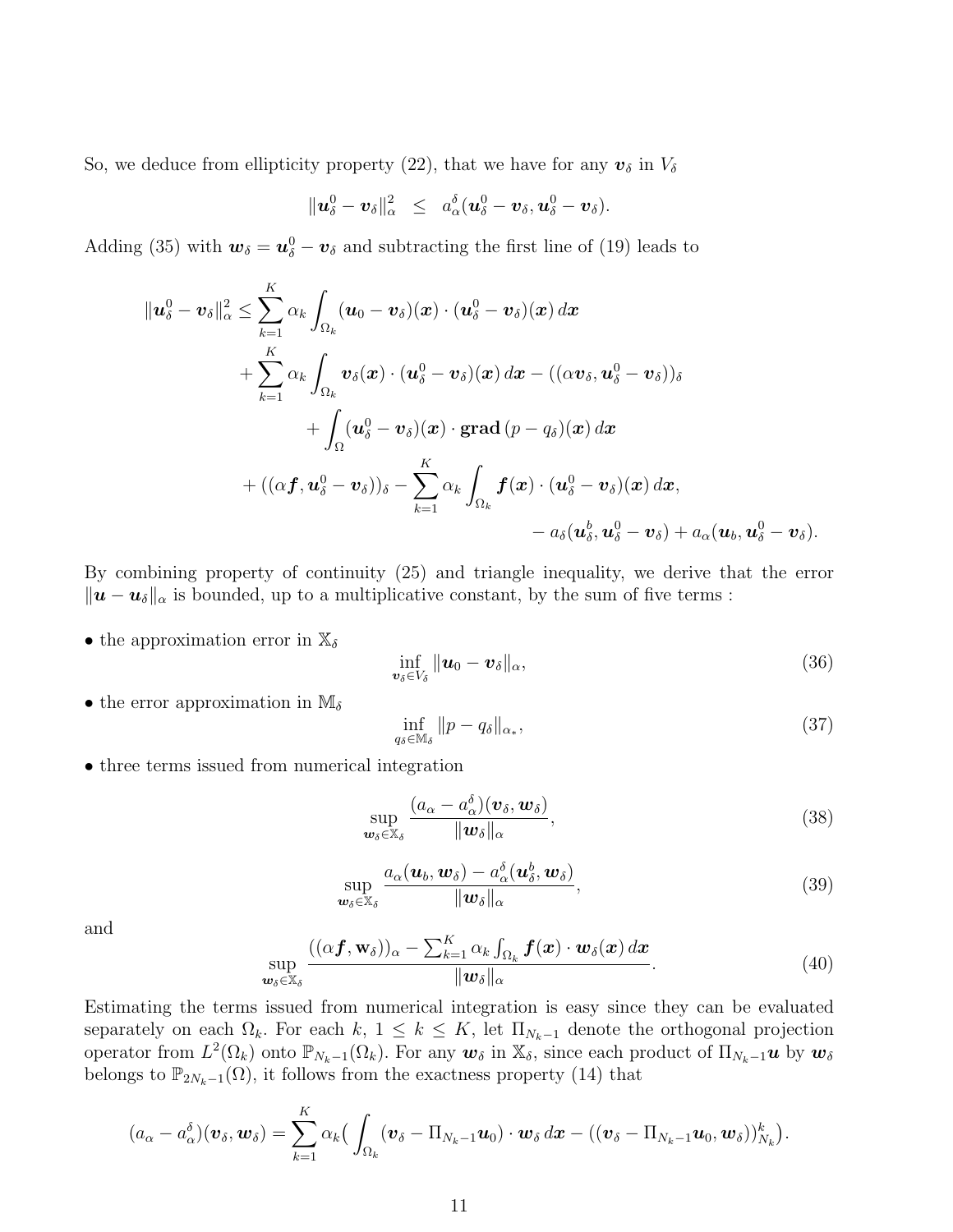So, we deduce from the continuity property (21) that

$$
\sup_{\boldsymbol{w}_{\delta}\in\mathbb{X}_{\delta}}\frac{(a_{\alpha}-a_{\alpha}^{\delta})(\boldsymbol{v}_{\delta},\boldsymbol{w}_{\delta})}{\|\boldsymbol{w}_{\delta}\|_{\alpha}} \leq 10\left(\sum_{k=1}^{K}\alpha_{k}\|\boldsymbol{v}_{\delta}-\Pi_{N_{k}-1}\boldsymbol{u}_{0}\|_{L^{2}(\Omega_{k})^{d}}^{2}\right)^{\frac{1}{2}}\leq 10\|\boldsymbol{u}_{0}-\boldsymbol{v}_{\delta}\|_{\alpha}+10\left(\sum_{k=1}^{K}\alpha_{k}\|\boldsymbol{u}_{0}-\Pi_{N_{k}-1}\boldsymbol{u}_{0}\|_{L^{2}(\Omega_{k})^{d}}^{2}\right)^{\frac{1}{2}}.
$$

The approximation properties of the operator  $\Pi_{N_k-1}$  are well known (see, for example, Theorem 7.3 of [7] and Proposition 2.6 of [8]), they lead to the following estimate : if the solution  $u_0$  is such that each  $\mathbf{u}_{0|\Omega_k}$  belongs to  $H^{s_k+1}(\Omega_k)^2$ ,  $s_k \geq 0$ 

$$
\sup_{\boldsymbol{w}_{\delta}\in\mathbb{X}_{\delta}}\frac{(a_{\alpha}-a_{\alpha}^{\delta})(\boldsymbol{v}_{\delta},\boldsymbol{w}_{\delta})}{\|\boldsymbol{w}_{\delta}\|_{\alpha}}\leq 4\|\boldsymbol{u}_{0}-\boldsymbol{v}_{\delta}\|_{\alpha}+c\left(\sum_{k=1}^{K}\alpha_{k}N_{k}^{-2s_{k}}\|\boldsymbol{u}_{0|\Omega_{k}}\|_{H^{s_{k}}(\Omega_{k})^{2}}^{2}\right)^{\frac{1}{2}}.
$$
(41)

Similarly, for any  $w_{\delta}$  in  $\mathbb{X}_{\delta}$ , we have

$$
((\alpha \boldsymbol{f}, \boldsymbol{w}_{\delta}))_{\delta} - \sum_{k=1}^{K} \alpha_k \int_{\Omega_k} \boldsymbol{f}(\boldsymbol{x}) \cdot \boldsymbol{w}_{\delta}(\boldsymbol{x}) d\boldsymbol{x} = \sum_{k=1}^{K} \alpha_k \left( ((\mathcal{I}_{\delta} \boldsymbol{f} - \Pi_{N_k-1} \boldsymbol{f}, \boldsymbol{w}_{\delta}))_{N_k}^k - \int_{\Omega_k} (\boldsymbol{f} - \Pi_{N_k-1} \boldsymbol{f})(\boldsymbol{x}) \cdot \boldsymbol{w}_{\delta}(\boldsymbol{x}) d\boldsymbol{x} \right).
$$

So, using (14) yields

$$
((\alpha \boldsymbol{f}, \boldsymbol{w}_{\delta}))_{\delta} - \sum_{k=1}^{K} \alpha_k \int_{\Omega_k} \boldsymbol{f}(\boldsymbol{x}) \cdot \boldsymbol{w}_{\delta}(\boldsymbol{x}) d\boldsymbol{x}
$$
  

$$
\leq \sqrt{\alpha_{\max}} \left( 10 \left( \sum_{k=1}^{K} \|\boldsymbol{f} - \Pi_{N_k-1} \boldsymbol{f} \|_{L^2(\Omega_k)^2}^2 \right)^{\frac{1}{2}} + 9 \|\boldsymbol{f} - \mathcal{I}_{\delta} \boldsymbol{f} \|_{L^2(\Omega_k)^2} \right) \|\boldsymbol{w}_{\delta}\|_{L^2(\Omega)^2}.
$$

To bound  $\|\mathbf{w}_{\delta}\|_{L^2(\Omega)^2}$  as a function of  $\|\mathbf{w}_{\delta}\|_{\alpha}$  and the approximation properties of the operators  $\mathcal{I}_{\delta}$  et  $\Pi_{N_k-1}$  (Theorem 7.1 of [7] and Theorem 14.2 of [8]), we derive that, if the function  $f$  is such that each  $\mathbf{f}_{|\Omega_k}$  belongs to  $H^{\sigma_k}(\Omega_k)^2$ ,  $\sigma_k > 1$ ,

$$
\sup_{\boldsymbol{w}_{\delta}\in\mathbb{X}_{\delta}}\frac{((\alpha\boldsymbol{f},\boldsymbol{w}_{\delta}))_{\delta}-\sum_{k=1}^{K}\alpha_{k}\int_{\Omega_{k}}\boldsymbol{f}(\boldsymbol{x})\cdot\boldsymbol{w}_{\delta}(\boldsymbol{x}) d\boldsymbol{x}}{\|\boldsymbol{w}_{\delta}\|_{\alpha}}\leq c\sqrt{\alpha_{\max}}\left(\sum_{k=1}^{K}N_{k}^{-2\sigma_{k}}\|\boldsymbol{f}_{\Omega_{k}}\|_{H^{\sigma_{k}}(\Omega_{k})^{2}}^{2}\right)^{\frac{1}{2}}.
$$
\n(42)

By analogy, we estimate the term (39), and by (30), we have

$$
\sup_{\boldsymbol{w}_{\delta}\in\mathbb{X}_{\delta}}\frac{a_{\alpha}(\boldsymbol{u}_{b},\boldsymbol{w}_{\delta})-a_{\alpha}^{\delta}(\boldsymbol{u}_{\delta}^b,\boldsymbol{w}_{\delta})}{\|\boldsymbol{w}_{\delta}\|_{\alpha}}\leq c\sqrt{\alpha_{\max}}\left(\sum_{k=1}^K N_k^{-2s_k}\|\boldsymbol{u}_{b|\Omega_k}\|_{H^{s_k}(\Omega_k)^2}^2\right)^{\frac{1}{2}}.\tag{43}
$$

To estimate the term (36), we need a lemma.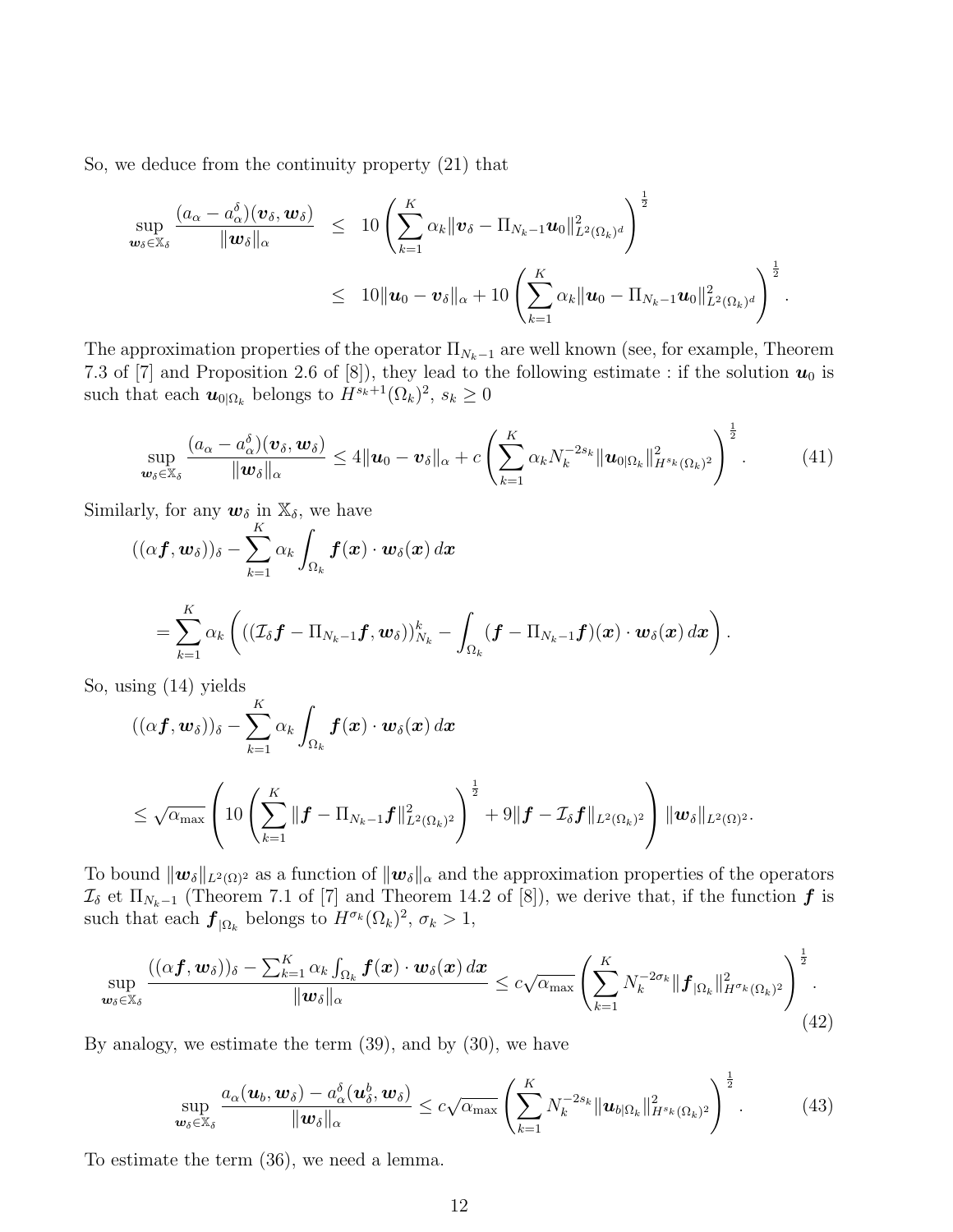**Lemma 9** There exists a constant c independent of  $\delta$  such that

$$
\inf_{\boldsymbol{v}_{\delta}\in V_{\delta}}\|\boldsymbol{u}_{0}-\boldsymbol{v}_{\delta}\|_{\alpha}\leq c\left(\inf_{\boldsymbol{z}_{\delta}\in\mathbb{X}_{\delta}}\|\boldsymbol{u}_{0}-\boldsymbol{z}_{\delta}\|_{\alpha}+\sup_{q_{\delta}\in\mathbb{M}_{\delta}}\frac{\int_{S}(\boldsymbol{u}_{0}\cdot\boldsymbol{n})[q_{\delta}]\,d\boldsymbol{\tau}}{\|q_{\delta}\|_{\alpha*}}\right).
$$
\n(44)

.

**Proof.** Let  $z_{\delta}$  be an arbitrary element of  $\mathbb{X}_{\delta}$ . The inf-sup condition (27) and [15] prove there exists a unique  $t_{\delta} \in V_{\delta}^{\perp}$  such that

$$
b_{\delta}(\boldsymbol{t}_{\delta},q_{\delta})=b_{\delta}(\boldsymbol{z}_{\delta},q_{\delta})\quad\text{and}\ \|\boldsymbol{t}_{\delta}\|_{\alpha}\leq\frac{1}{\beta}\sup_{q_{\delta}\in\mathbb{M}_{\delta}}\frac{b_{\delta}(\boldsymbol{z}_{\delta},q_{\delta})}{\|q_{\delta}\|_{\alpha*}}
$$

Thus, if we set  $v_{\delta} = z_{\delta} - t_{\delta}$ , then by combining the exactness property (14) and the integration by parties, we have

$$
b_{\delta}(\boldsymbol{u}_0,q_{\delta})=\sum_{k=1}^K\int_{\Omega_k}\boldsymbol{u}_0\cdot\boldsymbol{\mathrm{grad}}\,q_{\delta}\,d\boldsymbol{x}=\sum_{k=1}^K\int_{\partial\Omega_k}(\boldsymbol{u}_0\cdot\boldsymbol{n})q_{\delta}\,d\boldsymbol{\tau}=\int_S(\boldsymbol{u}_0\cdot\boldsymbol{n})[q_{\delta}]\,d\boldsymbol{\tau},
$$

therefore

$$
\|\bm t_{\delta}\|_{\alpha}\leq C\,\left(\sup_{q_{\delta}\in\mathbb{M}_{\delta}}\frac{b_{\delta}(\bm u_0-\bm z_{\delta},q_{\delta})-\int_{S}(\bm u_0\cdot\bm n)[q_{\delta}]\,d\bm\tau}{\|q_{\delta}\|_{\alpha*}}\right).
$$

This inequality and triangle inequality implies

$$
\begin{aligned}\n\|\boldsymbol{u}_0-\boldsymbol{v}_{\delta}\|_{\alpha}&\leq \|\boldsymbol{u}_0-\boldsymbol{z}_{\delta}\|_{\alpha}+\|\boldsymbol{t}_{\delta}\|_{\alpha}\\
&\leq c\left(\|\boldsymbol{u}_0-\boldsymbol{z}_{\delta}\|_{\alpha}+\sup_{q_{\delta}\in\mathbb{M}_{\delta}}\frac{\int_S(\boldsymbol{u}_0\cdot\boldsymbol{n})[q_{\delta}]\,d\boldsymbol{\tau}}{\|q_{\delta}\|_{\alpha*}}\right).\n\end{aligned}
$$

As  $z_{\delta}$  is arbitrary, this implies (44).

Estimating the approximation error in  $\mathbb{X}_{\delta}$  is derived simply by taking  $w_{\delta}$  equal to the orthogonal projection operator  $\Pi_{N_k-1}u_0$  on each  $\Omega_k$ .

**Lemma 10** Assume that the solution  $(u, p)$  of problem (5) is such that each  $u_{|\Omega_k}$  belongs to  $H^{s_k}(\Omega_k)^2$  for a real number  $s_k, s_k \geqslant 0$ . The following estimate holds

$$
\inf_{\boldsymbol{z}_{\delta}\in\mathbb{X}_{\delta}}\|\boldsymbol{u}_{0}-\boldsymbol{z}_{\delta}\|_{\alpha}\le c\big(\sum_{k=1}^{K}\alpha_{k}N_{k}^{-2s_{k}}\|\boldsymbol{u}_{|\Omega_{k}}\|_{H^{s_{k}}(\Omega_{k})^{2}}^{2}\big)^{\frac{1}{2}}.
$$
\n(45)

Now, we evaluate the consistency error. It involves the quantity  $\mu$ , defined as the largest ratio

$$
\mu = \max_{1 \le m \le M} \max_{\ell \in \mathcal{E}(m)} \left( \frac{\alpha_{\ell}^{-1}}{\alpha_{k(m)}^{-1}} \right)^{\frac{1}{2}},\tag{46}
$$

where, for each  $m, 1 \leq m \leq M$ ,  $\mathcal{E}(m)$  is the set of indices  $k, 1 \leq k \leq K$ , such that  $\partial \Omega_k \cap \gamma_m$  has a positive measure. Note that this constant depends on the decomposition and on the choice of the mortars but not on the discretization parameter.

In order to evaluate the consistency error, we introduce the orthogonal projection operator  $\pi_{N_{k-}}^{\Gamma^{k,j}}$  $\Gamma^{k,j}_{N_k-2}$  from  $L^2(\Gamma^{k,j})$  onto  $\mathbb{P}_{N_k-2}(\Gamma^{k,j})$ . We recall the following properties of this operator (see [11]) : For any nonnegative real numbers s and t, and for any function  $\varphi$  in  $H^s(\Gamma^{k,j}),$ 

$$
\|\varphi - \pi_{N_k - 2}^{\Gamma^{k,j}} \varphi\|_{H^{-t}(\Gamma^{k,j})} \le c N_k^{s+t} \|\varphi\|_{H^s(\Gamma^{k,j})}.
$$
\n(47)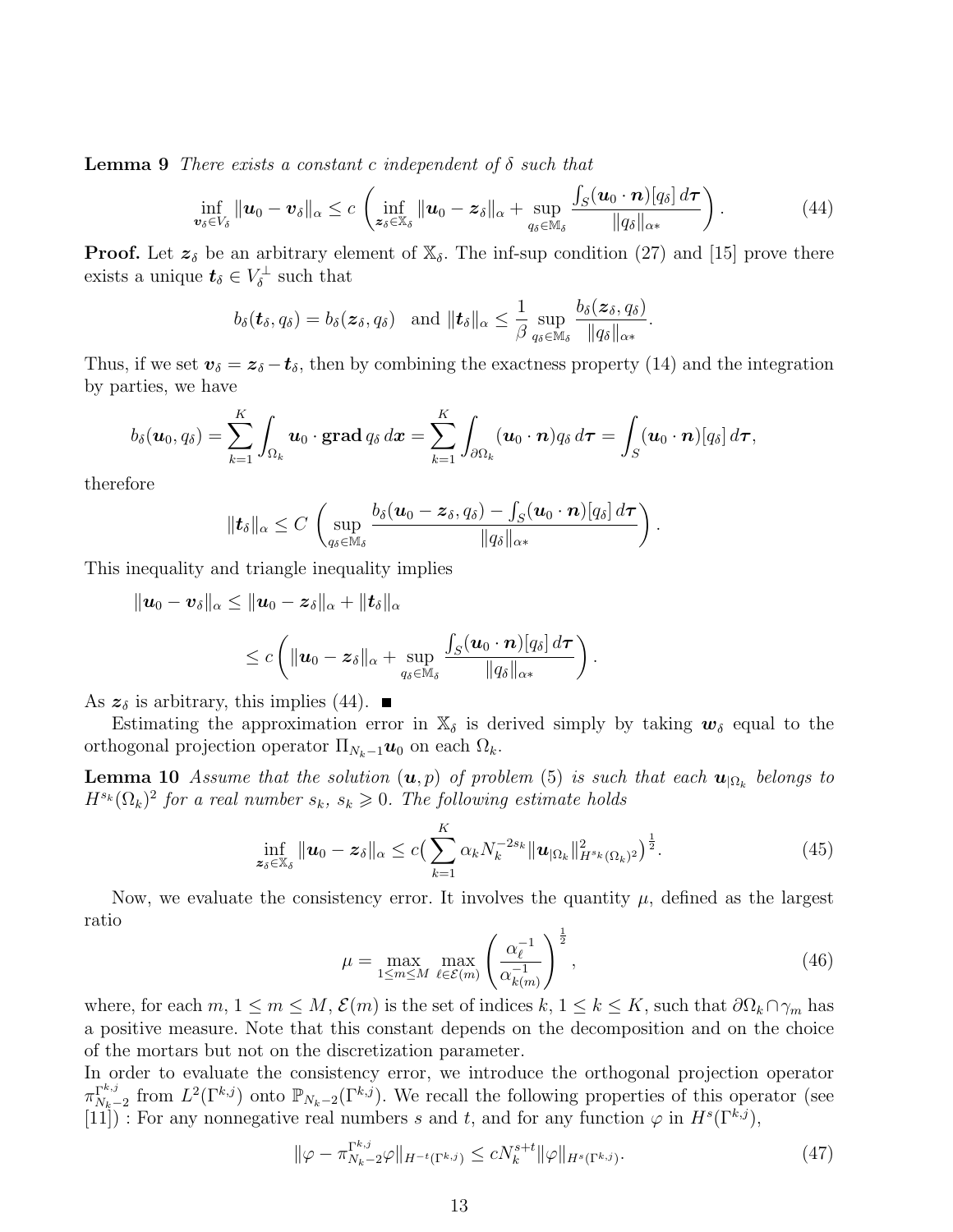**Lemma 11** Assume that the solution  $(u, p)$  of problem (5) is such that each  $u_{|\Omega_k}$ ,  $1 \leq k \leq K$ , belongs to  $H^{s_k}(\Omega_k)^2$  for a real number  $s_k, s_k \geq \frac{1}{2}$  $\frac{1}{2}$ , the following estimate holds

$$
\sup_{q_{\delta}\in\mathbb{M}_{\delta}}\frac{\int_{S}(\boldsymbol{u}_{0}\cdot\boldsymbol{n})[q_{\delta}]\,d\boldsymbol{\tau}}{\|q_{\delta}\|_{\alpha*}}\leq c(1+\mu)\left(\sum_{k=1}^{K}\alpha_{k}N_{k}^{-2s_{k}}(\log N_{k})\|\boldsymbol{u}_{|\Omega_{k}}\|_{H^{s_{k}}(\Omega_{k})^{d}}^{2}\right)^{1/2}.\tag{48}
$$

**Remark 12** In fact, the  $(log N_k)^{\frac{1}{2}}$  in (48) disappears when all the edges of  $\partial\Omega_k$  which are not mortars are contained either in  $\partial\Omega$  or in one mortar, however it is negligible in comparison with the  $N_k^{s_k}$  when  $N_k$  is large enough.

Estimating the approximation error in  $\mathbb{M}_{\delta}$  is more complex. See [11] for the proof.

The lemma gives a bound for the approximation error. Here, we introduce the quantity

$$
\mu_{\delta} = \max_{1 \le m \le M} \max_{\ell \in \mathcal{E}(m)} \left( \frac{\alpha_{\ell}^{-1} N_{\ell}^{-1}}{\alpha_{k(m)}^{-1} N_{k(m)}^{-1}} \right)^{\frac{1}{2}},
$$
\n(49)

which now depends on  $\delta$ .

**Lemma 13** Assume that the solution  $(u, p)$  of problem (5) is such that each  $p_{|\Omega_k}$ ,  $1 \leq k \leq K$ , belongs to  $H^{s_k+1}(\Omega_k)$  for a real number  $s_k$ ,  $s_k > 0$ . The following estimate holds

$$
\inf_{q_{\delta}\in\mathbb{M}_{\delta}}\|p-q_{\delta}\|_{\alpha*} \leq c(1+\mu+\mu_{\delta})\left(\sum_{k=1}^{K}\alpha_k^{-\frac{1}{2}}N_k^{-2s_k}\|p_{|\Omega_k}\|_{H^{s_k+1}(\Omega_k)}^2\right)^{\frac{1}{2}}.\tag{50}
$$

For the proof we refer to [12].  $\blacksquare$ 

From the previous remarks, and the reference [5], the following improved estimate holds for a conforming decomposition.

Corollary 14 If the decomposition (10) is conforming and if the assumptions of Theorem 8 are satisfied, the following error estimate holds between the solution  $(u, p)$  of problem (5) and the solution  $(\boldsymbol{u}_{\delta}, p_{\delta})$  of problem (19)

$$
\|u - u_{\delta}\|_{\alpha} \leq c \Bigg( (1 + \mu)^{\frac{1}{2}} \sum_{k=1}^{K} N_k^{-s_k} \Big( \alpha_k^{\frac{1}{2}} \|u_{|\Omega_k|} \|_{H^{s_k}(\Omega_k)^2} + \alpha_k^{-\frac{1}{2}} \|p_{|\Omega_k|} \|_{H^{s_k+1}(\Omega_k)} \Big) + \sqrt{\alpha_{\max}} \Big( \sum_{k=1}^{K} N_k^{-2\sigma_k} \|f_{|\Omega_k} \|_{H^{\sigma_k}(\Omega_k)^2}^2 \Big)^{1/2} \Bigg), \tag{51}
$$

where the constant c is independent of the parameter  $\delta$  and the function  $\alpha$ .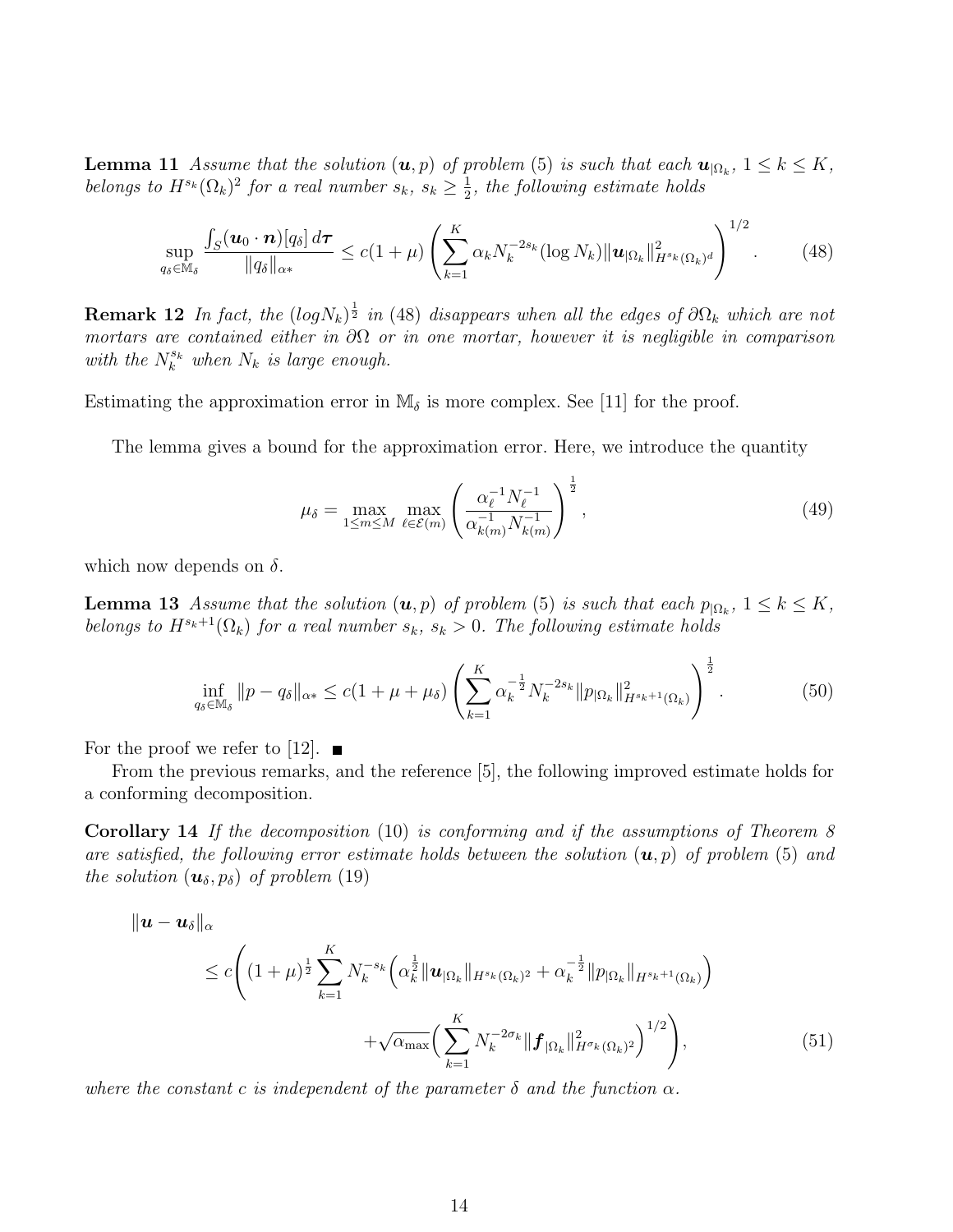Estimate (51) is fully optimal, at least for a geometrically conforming decomposition, and the possibly high ratios between the different values of the  $\alpha_k$  are correctly taken into account by the weighted norms.

Also, the constant  $\sqrt{\alpha_{\text{max}}}$  seems unavoidable, however this is negligible since the data are most often much more regular than the solution due to the discontinuity of  $\alpha$ .

Estimating the error on the pressure is now easy.

**Theorem 15** If the assumptions of Theorem 8 are satisfied, the following error estimate holds between the pressure p of problem (5) and the pressure  $p_{\delta}$  of problem (19) :

$$
||p - p_{\delta}||_{\alpha^{*}}\n\leq c \Biggl((1 + \mu + \mu_{\delta})^{\frac{1}{2}} \Biggl(\sum_{k=1}^{K} N_{k}^{-s_{k}} \Bigl(\alpha_{k}^{\frac{1}{2}} (\log N_{k}) ||u_{|\Omega_{k}}||_{H^{s_{k}}(\Omega_{k})^{2}} + \alpha_{k}^{-\frac{1}{2}} ||p_{|\Omega_{k}}||_{H^{s_{k}+1}(\Omega_{k})}\Bigr)\Biggr) + \sqrt{\alpha_{\max}} \Biggl(\Bigl(\sum_{k=1}^{K} N_{k}^{-2\sigma_{k}} ||f_{|\Omega_{k}}||_{H^{\sigma_{k}}(\Omega_{k})^{2}}^{2}\Bigr)^{\frac{1}{2}} + \Bigl(\sum_{k=1}^{K} N_{k}^{-2\tau} \sum_{j=1}^{4} ||g||_{H^{\tau}(\partial\Omega)}^{2}\Bigr)^{1/2}\Biggr)\Biggr), \tag{52}
$$

where the constant c is independent of the parameter  $\delta$  and the function  $\alpha$ .

**Proof.** From the inf-sup condition (27), we derive that, for any  $q_\delta$  in  $\mathbb{M}_\delta$ ,

$$
\beta \| p_{\delta} - q_{\delta} \|_{\alpha*} \leq \sup_{\boldsymbol{v}_{\delta} \in \mathbb{X}_{\delta}} \frac{b_{\delta}(\boldsymbol{v}_{\delta}, p_{\delta} - q_{\delta})}{\|\boldsymbol{v}_{\delta}\|_{\alpha}}.
$$
\n(53)

we first use the discrete problem (19) :

$$
b_{\delta}(\boldsymbol{v}_{\delta},p_{\delta}-q_{\delta})=((\alpha\boldsymbol{f},\boldsymbol{v}_{\delta}))_{\delta}+a_{\delta}(\boldsymbol{u}_{\delta},\boldsymbol{v}_{\delta})-b_{\delta}(\boldsymbol{v}_{\delta},q_{\delta}).
$$

Next, we apply equation (5) to the function  $v_{\delta}$ , integrate by parts and add it to the previous line. This yields

$$
b_{\delta}(\boldsymbol{v}_{\delta}, p_{\delta} - q_{\delta}) = \sum_{k=1}^{K} \alpha_k \int_{\Omega_k} (\boldsymbol{u} - \boldsymbol{u}_{\delta})(\boldsymbol{x}) \cdot \boldsymbol{v}_{\delta}(\boldsymbol{x}) d\boldsymbol{x} + \sum_{k=1}^{K} \alpha_k \int_{\Omega_k} \boldsymbol{u}_{\delta}(\boldsymbol{x}) \cdot \boldsymbol{v}_{\delta}(\boldsymbol{x}) d\boldsymbol{x} - ((\alpha \boldsymbol{u}_{\delta}, \boldsymbol{v}_{\delta}))_{\delta} + \int_{\Omega} \boldsymbol{v}_{\delta}(\boldsymbol{x}) \cdot \operatorname{grad}(p - q_{\delta})(\boldsymbol{x}) d\boldsymbol{x} + ((\alpha \boldsymbol{f}, \boldsymbol{v}_{\delta}))_{\delta} - \sum_{k=1}^{K} \alpha_k \int_{\Omega_k} \boldsymbol{f}(\boldsymbol{x}) \cdot \boldsymbol{v}_{\delta}(\boldsymbol{x}) d\boldsymbol{x} + b(\boldsymbol{v}_{\delta}, q_{\delta}) - b_{\delta}(\boldsymbol{v}_{\delta}, q_{\delta})
$$
(54)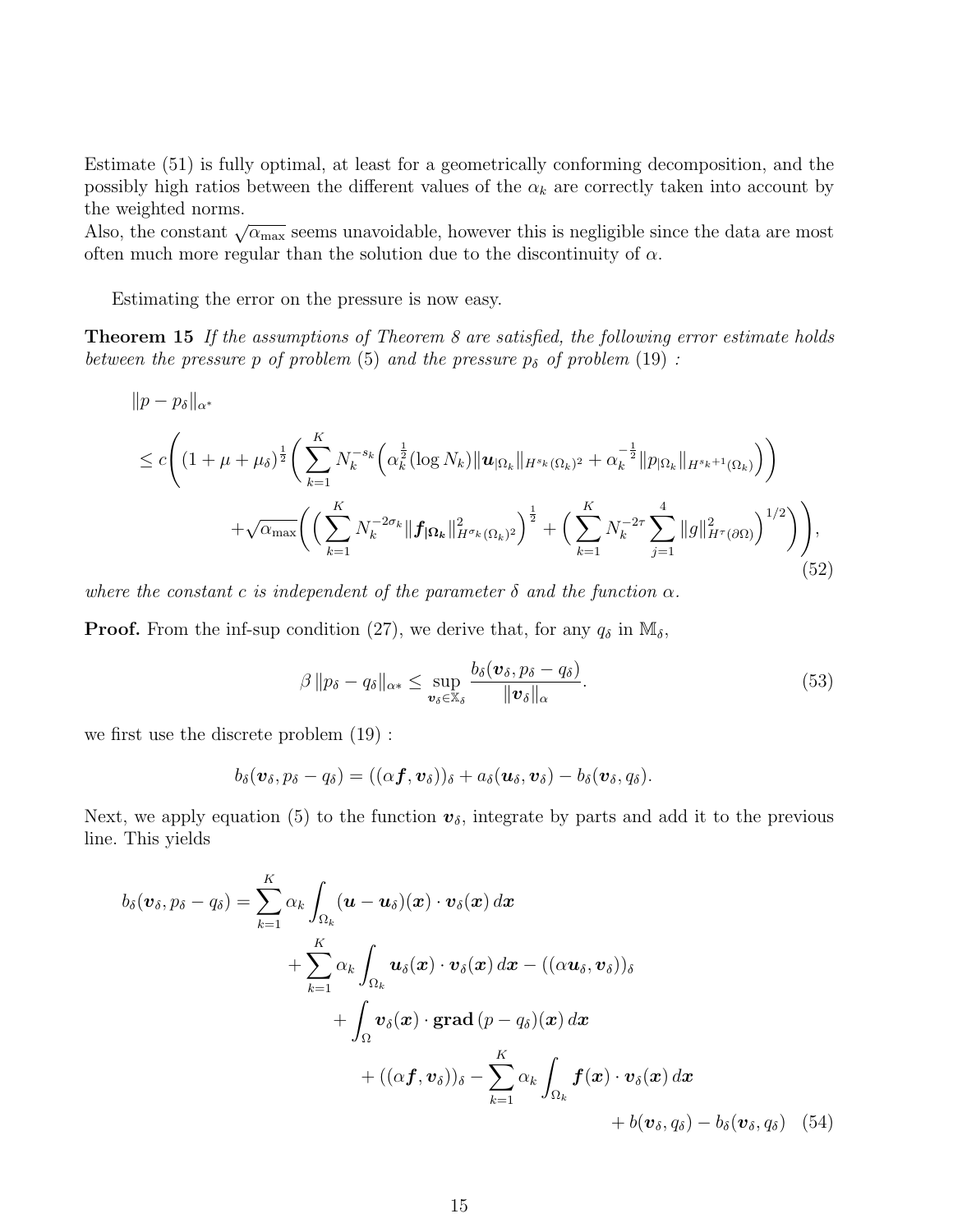Using the same arguments as in the estimation of terms issued from numerical integration together with a triangle inequality yields

$$
||p - q_{\delta}||_{\alpha^{*}} \leq c \left( ||\boldsymbol{u} - \boldsymbol{u}_{\delta}||_{\alpha} + \sup_{\boldsymbol{v}_{\delta} \in \mathbb{X}_{\delta}} \frac{(a_{\alpha} - a_{\alpha}^{\delta})(\boldsymbol{u}_{\delta}, \boldsymbol{v}_{\delta})}{||\boldsymbol{v}_{\delta}||_{\alpha}} + ||p - q_{\delta}||_{\alpha^{*}} + \sup_{\boldsymbol{v}_{\delta} \in \mathbb{X}_{\delta}} \frac{((\alpha \boldsymbol{f}, \boldsymbol{v}_{\delta}))_{\delta} - \sum_{k=1}^{K} \alpha_{k} \int_{\Omega_{k}} \boldsymbol{f}(\boldsymbol{x}) \cdot \boldsymbol{v}_{\delta}(\boldsymbol{x}) d\boldsymbol{x}}{||\boldsymbol{v}_{\delta}||_{\alpha}} + \sup_{\boldsymbol{v}_{\delta} \in \mathbb{X}_{\delta}} \frac{b(\boldsymbol{v}_{\delta}, q_{\delta}) - b_{\delta}(\boldsymbol{v}_{\delta}, q_{\delta})}{||\boldsymbol{v}_{\delta}||_{\alpha}} \right). \tag{55}
$$

All the terms in the right-hand side have been estimated previously.  $\blacksquare$ 

A more explicit estimate can be deduced from the previously quoted regularity results. We refer to [6] for proof.

**Corollary 16** Assume the datum **f** such that each  $f_{|\Omega_k}$ , 1lek  $\leq K$ , belongs to  $H^{\sigma_k}(\Omega_k)^2$ ,  $\sigma_k > 1$ , and the datum g belong to  $H^{\tau}(\partial \Omega)$ ,  $\tau > \frac{1}{2}$ . Then, the following error estimate holds between the solution  $(\mathbf{u}, p)$  of problem (5) and the solution  $(\mathbf{u}_{\delta}, p_{\delta})$  of problem (19):

$$
\|\mathbf{u}-\mathbf{u}_{\delta}\|_{\alpha}+\|p-p_{\delta}\|_{\alpha^{*}} \leq cE_{k} \sum_{k=1}^{K} (\|\mathbf{f}_{|\Omega_{k}}\|_{H^{\sigma_{k}}(\Omega_{k})^{2}}+\sum_{j=1}^{4} \|g\|_{H^{\tau}(\partial\Omega)}),
$$
(56)

with

 $E_k =$  $\sqrt{ }$  $\int$  $\overline{\mathcal{L}}$  $\sup\{N_k^{-4}$  $k_k^{-4} (\log N_k)^{\frac{3}{2}}, N_k^{-\sigma_k}\}, \quad \textit{if $\overline{\Omega}_k$ contains a corner but no nonconvex corner of $\Omega$},$  $\sup\{N_k^{-\frac{4}{3}}(\log N_k)^{\frac{1}{2}},N_k^{-\sigma_k}\}, \quad \textit{if $\overline{\Omega}_k$ contains a nonconvex corner of $\Omega$},$  $N_k^{-\sigma_k}$ , if  $\overline{\Omega}_k$  contains no corner of  $\Omega$ .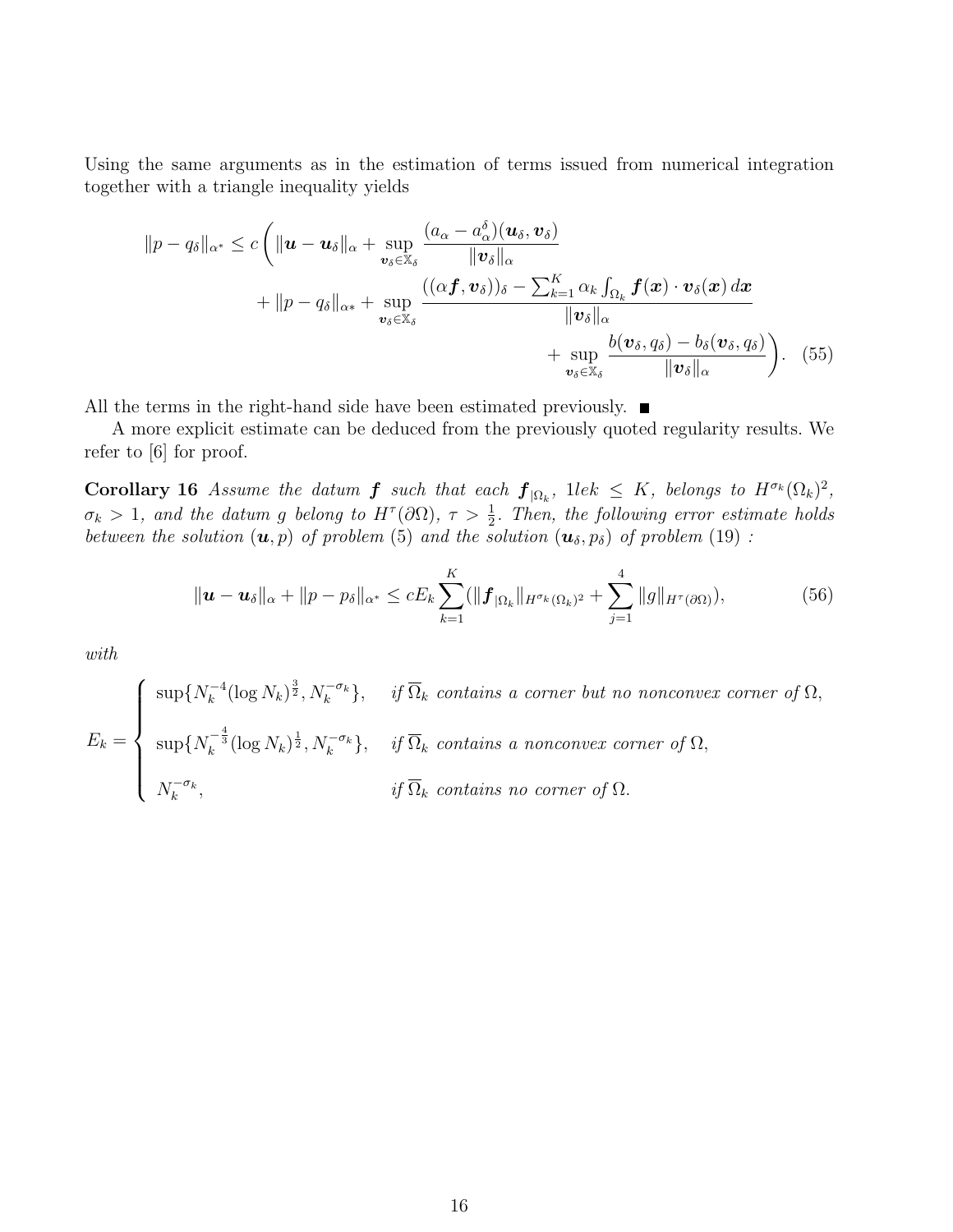#### 5 Extension to piecewise smooth coefficients

We are now interested in the case where the  $\alpha_k$  are no longer constants but are smooth functions. From now on, we do not take into account the local ratios  $\alpha_{\max}^k/\alpha_{\min}^k$ , where  $\alpha_{\min}^k$ and  $\alpha_{\max}^k$ ,  $1 \leq k \leq K$ , are introduced in (9), but only the global one  $\alpha_{\max}/\alpha_{\min}$ .

The discrete problem relies on the same space  $\mathbb{X}_{\delta}$  and  $\mathbb{M}_{\delta}$ , and on the same discrete product  $((., .))_{\delta}.$ 

If the function f has continuous restrictions to all  $\overline{\Omega}_k$ ,  $1 \leq k \leq K$ , and the datum g fas continuous restrictions to  $\partial\Omega$ , it reads

Find  $(\boldsymbol{u}_{\delta}, p_{\delta}) \in \mathbb{X}_{\delta} \times \mathbb{M}_{\delta}$  such that

$$
\begin{cases}\n\forall \boldsymbol{v} \in \mathbb{X}_{\delta}, \, a_{\alpha}^{\delta}(\boldsymbol{u}_{\delta}, \boldsymbol{v}_{\delta}) + b_{\delta}(\boldsymbol{v}_{\delta}, p_{\delta}) = ((\alpha \boldsymbol{f}, \boldsymbol{v}_{\delta}))_{\delta}, \\
\forall q_{\delta} \in \mathbb{M}_{\delta}, \, b_{\delta}(\boldsymbol{u}_{\delta}, q_{\delta}) = ((g, q_{\delta}))_{\delta}^{\partial \Omega},\n\end{cases}
$$
\n(57)

where the bilinear form  $a_{\delta}(.,.)$  is now defined by

$$
a_{\alpha}^{\delta}(\boldsymbol{u}_{\delta},\boldsymbol{v}_{\delta}) = \sum_{k=1}^{K} ((\alpha_k \boldsymbol{u}_{\delta},\boldsymbol{v}_{\delta}))_{\delta}^{k},
$$
\n(58)

we conserve the bilinear form  $b_{\delta}(\cdot, \cdot)$ , and we define

$$
((\alpha \boldsymbol{f}, \mathbf{v}_{\delta}))_{\delta} = \sum_{k=1}^{K} ((\alpha_{k} \boldsymbol{f}, \boldsymbol{v}_{\delta}))_{\delta}^{k}.
$$

We decide here to define the "broken"energy norm by

$$
||q||_{\alpha^*} = \left(\sum_{k=1}^K (\alpha_{\text{max}}^k)^{-1} |q|_{H^1(\Omega_k)}^2\right)^{\frac{1}{2}}.
$$
\n(59)

The statements of Lemmas 5 and 4 are still valid in this case (with the constants 9 in (21) and 1 in (22) replaced by appropriate constants only depending on the ratios  $\alpha_{\max}^k/\alpha_{\min}^k$ . This yields the well-posedness of problem (57).

**Proposition 17** For any datum  $f$  such that each  $f_{|\Omega_k}$ ,  $1 \leq k \leq K$ , is continuous on  $\Omega_k$ , and the datum g is continuous on  $\overline{\partial\Omega}$ , problem (57) has a unique solution  $(\mathbf{u}_{\delta}, p_{\delta})$  in  $\mathbb{X}_{\delta} \times \mathbb{M}_{\delta}$ . Moreover, there exists a constant c independent of  $\delta$  such that this solution satisfies

$$
\|\boldsymbol{u}_{\delta}\|_{\alpha} + \|p_{\delta}\|_{\alpha*} \leq c\sqrt{\alpha_{\max}}(\|\mathcal{I}_{\delta}\boldsymbol{f}\|_{\alpha} + \|\mathcal{I}_{\delta}^{\partial\Omega}g\|_{L^{2}(\partial\Omega)}).
$$
\n(60)

Proving the error estimates is slightly more complex. Only the term

$$
\sup_{\boldsymbol{w}_{\delta}\in\mathbb{X}_{\delta}}\frac{(a_{\alpha}-a_{\alpha}^{\delta})(\boldsymbol{v}_{\delta},\boldsymbol{w}_{\delta})}{\|\boldsymbol{w}_{\delta}\|_{\alpha}},
$$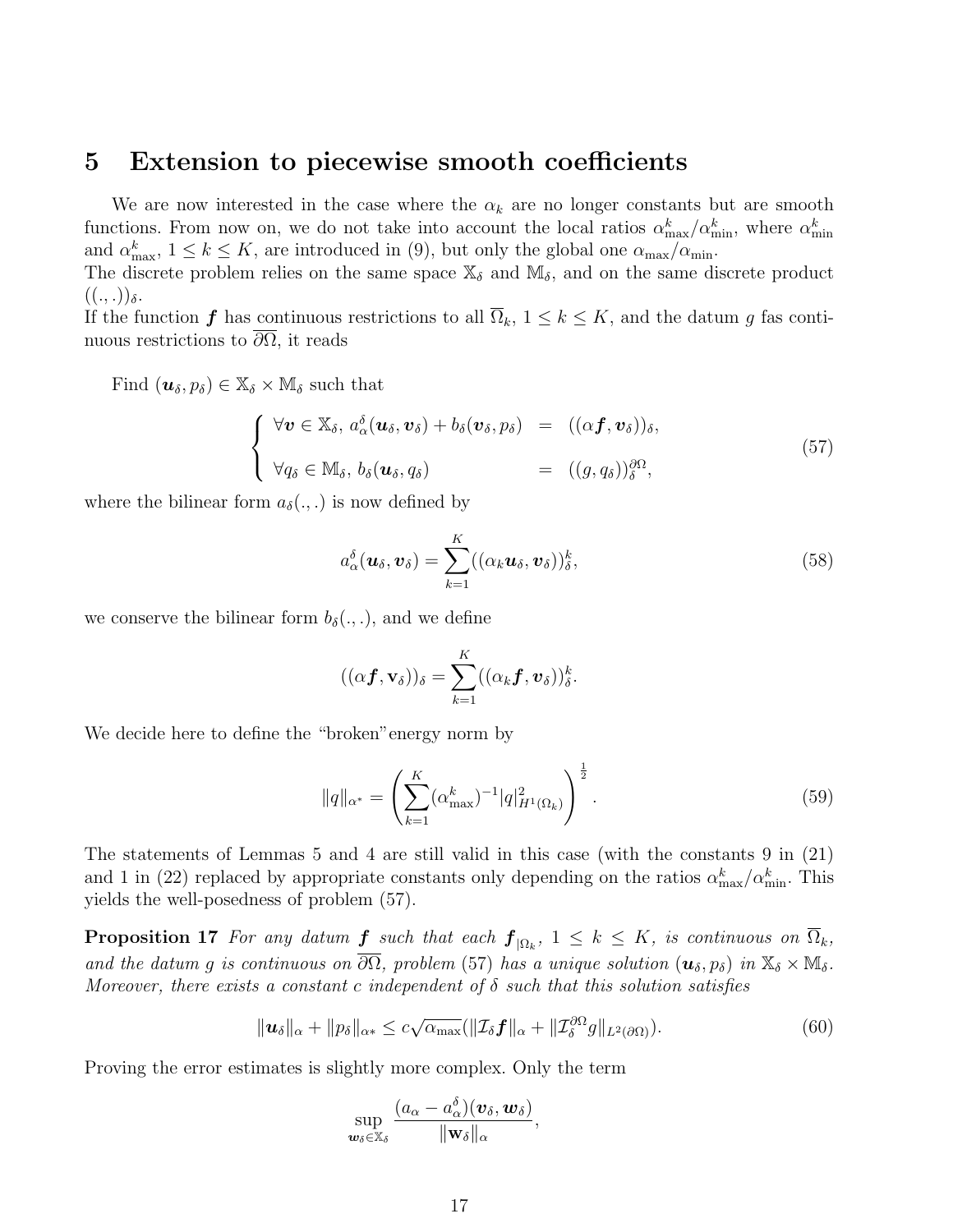and

$$
\sup_{\bm{w}_\delta\in\mathbb{X}_\delta}\frac{((\alpha\bm{f},\bm{w}_\delta))_\alpha-\sum_{k=1}^K\int_{\Omega_k}\alpha_k\bm{f}(\bm{x})\cdot\bm{w}_\delta(\bm{x})\,d\bm{x}}{\|\bm{w}_\delta\|_\alpha},
$$

requires some further attention.

Let  $\mathbb{Z}_{\delta'}$  be the analogue of the space  $\mathbb{Z}_{\delta}$  introduced in (??), for the K-tuple  $\delta'$  made of the  $N'_{k}$ , where each  $N'_k$  is equal to the integral part of  $(N_k - 1)/2$ .

**Lemma 18** If the functions  $\alpha_k$ ,  $1 \leq k \leq K$ , belong to  $H^{s_k}(\Omega_k)$ ,  $\varsigma_k > 3/2$ , the following estimate holds for any  $v_{\delta}$  in  $\mathbb{X}_{\delta}$ 

$$
\sup_{\boldsymbol{w}_{\delta}\in\mathbb{X}_{\delta}}\frac{(a_{\alpha}-a_{\alpha}^{\delta})(\boldsymbol{v}_{\delta},\boldsymbol{w}_{\delta})}{\|\boldsymbol{w}_{\delta}\|_{\alpha}}\n\\ \leq c\Bigg(\bigg(\sum_{k=1}^{K}(\alpha_{\max}^{k-2})^{-1}N_{k}^{2(1-\varsigma_{k})}(\log N_{k})\|\alpha_{k}\|_{H^{\varsigma_{k}}(\Omega_{k})}^{2}\bigg)^{1/2}\bigg(\|\boldsymbol{u}\|_{\alpha}+\|\boldsymbol{u}-\boldsymbol{v}_{\delta}\|_{\alpha}\bigg) + \|\boldsymbol{u}-\boldsymbol{v}_{\delta}\|_{\alpha}+\inf_{\boldsymbol{z}_{\delta'}\in\mathbb{Z}_{\delta'}}\|\boldsymbol{u}-\boldsymbol{z}_{\delta'}\|_{\alpha}\Bigg).
$$

**Proof.** For any functions  $v_{\delta}$  and  $w_{\delta}$  in  $\mathbb{X}_{\delta}$ , we have

$$
(a_{\alpha}-a_{\alpha}^{\delta})(\boldsymbol{v}_{\delta},\boldsymbol{w}_{\delta})=\sum_{k=1}^K\left(\int_{\Omega_k}\alpha_k(\boldsymbol{x})\boldsymbol{v}_{\delta}(\boldsymbol{x})\cdot\boldsymbol{w}_{\delta}(\boldsymbol{x})\,d\boldsymbol{x}-((\left(\mathcal{I}_{\delta}\alpha_k)\boldsymbol{v}_{\delta},\boldsymbol{w}_{\delta}\right))_{N_k}^k\right).
$$

On each  $\Omega_k$ , we introduce the image  $z_{k\delta}$  of **u** by the orthogonal projection operator from  $H^1(\Omega_k)$  onto  $\mathbb{P}_{N'_k}(\Omega_k)$ , together with an approximation  $\alpha_{k\delta'}$  of  $\alpha_k$  in  $\mathbb{P}_{N'_k}(\Omega_k)$ . By adding and subtracting the term

$$
\int_{\Omega_k}\alpha_{k\delta'}(\boldsymbol{x})\boldsymbol{z}_{k\delta'}(\boldsymbol{x})\cdot \boldsymbol{w}_{\delta}(\boldsymbol{x})\,d\boldsymbol{x}=(((\mathcal{I}_{\delta}\alpha_{k\delta'})\boldsymbol{v}_{k\delta'},\boldsymbol{w}_{\delta}))_{N_k}^k,
$$

we have to bound the quantities

$$
(\alpha_{\max}^{k-1/2})^{-1} \|\alpha_k \boldsymbol{v}_{\delta} - \alpha_{k\delta'} \boldsymbol{z}_{k\delta'}\|_{L^2(\Omega_k)^d} \text{ and } (\alpha_{\max}^{k-1/2})^{-1} \|\mathcal{I}_{\delta}((\mathcal{I}_{\delta}\alpha_k)\boldsymbol{v}_{\delta} - \alpha_{k\delta'} \boldsymbol{z}_{k\delta'})\|_{L^2(\Omega_k)^d}.
$$

The first is bounded by

$$
c(\alpha_{\max}^{k-1/2})^{-1}(\|\boldsymbol{u}-\boldsymbol{v}_{\delta}\|_{L^{2}(\Omega_{k})^{d}}+\|\boldsymbol{u}-\boldsymbol{v}_{k\delta'}\|_{L^{2}(\Omega_{k})^{d}})\n+ c'(\alpha_{\max}^{k-1/2})^{-1}\|\alpha_{k}-\alpha_{k\delta'}\|_{L^{\infty}(\Omega_{k})}\|\boldsymbol{u}\|_{L^{2}(\Omega_{k})^{d}}.
$$
\n(61)

Moreover let us recall from [7, Eq. (13.28)] that

$$
\forall v_M \in \mathbb{P}_M(\Omega_k), \, \|\mathcal{I}_{\delta}v_M\|_{L^2(\Omega_k)} \le c \left(1 + \frac{M}{N_k}\right)^2 \|v_M\|_{L^2(\Omega_k)}.
$$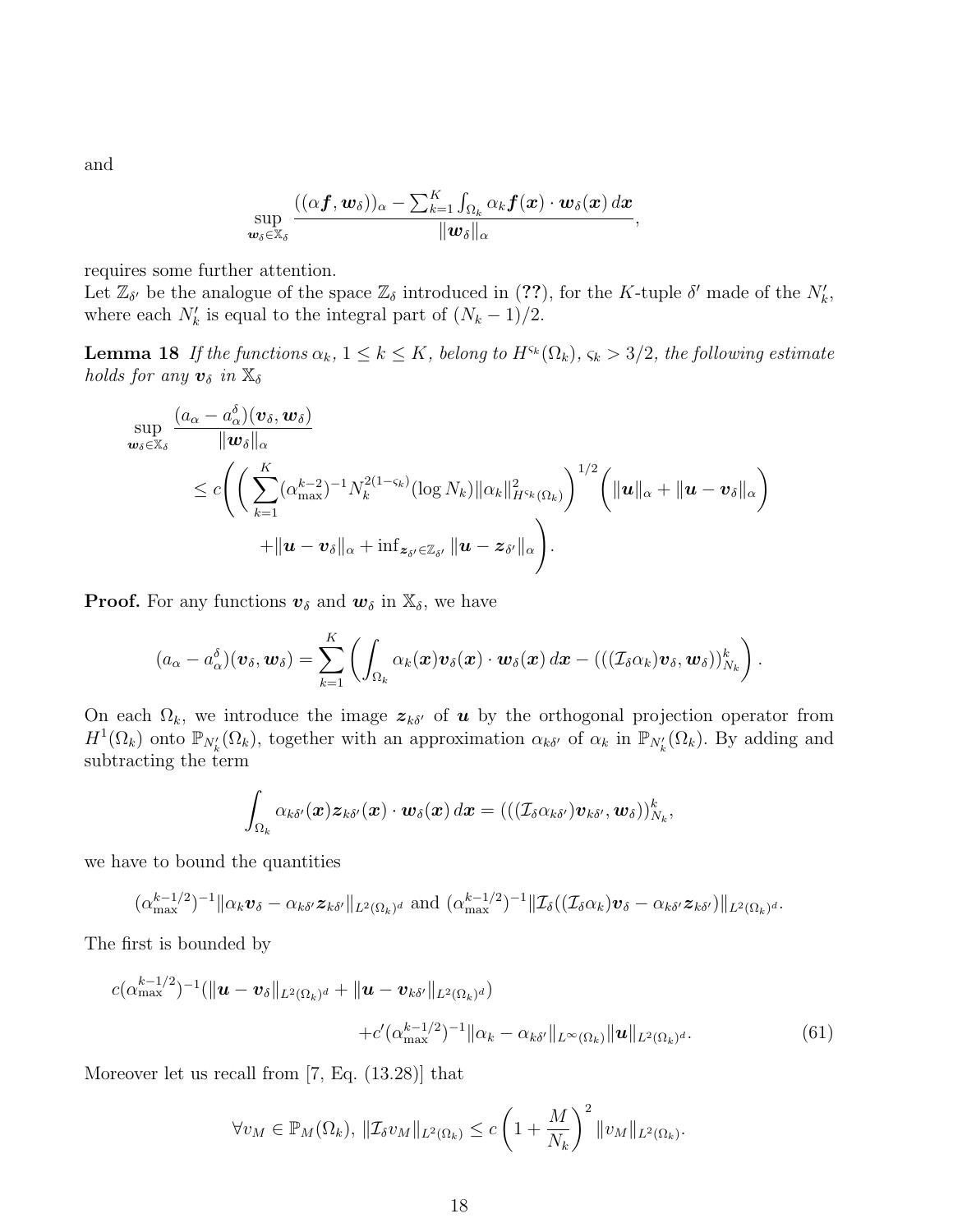So, since the restriction of  $(\mathcal{I}_{\delta} \alpha_k) \boldsymbol{v}_{\delta} - \alpha_{k\delta'} \boldsymbol{z}_{k\delta'}$  to each  $\Omega_k$  belongs to  $\mathbb{P}_{2N_k}(\Omega_k)$ , the second term is bounded by a constant times the quantities in (61) plus

$$
c''(\alpha_{\max}^{k-1/2})^{-1}\|\alpha_k-\mathcal{I}_{\delta}\alpha_k\|_{L^{\infty}(\Omega_k)}(\|\boldsymbol{u}\|_{L^2(\Omega_k)^2}+\|\boldsymbol{u}-\boldsymbol{v}_{\delta}\|_{L^2(\Omega_k)^2}).
$$

So, when taking  $\alpha_{k\delta'} = (\mathcal{I}_{\delta'}\alpha)_{|\Omega_k|}$  (with obvious notation), the desired estimate follows from

$$
|\alpha_k - \mathcal{I}_{\delta} \alpha_k||_{L^{\infty}(\Omega_k)} \le c N_k^{1-\tau_k} (\log N_k)^{1/2} ||\alpha_k||_{H^{\tau_k}(\Omega_k)},
$$

which can be derived from [7, Sec. 14] combined with Gagliardo-Nirenberg inequality.  $\blacksquare$ 

We can now conclude with the error estimates, which are the same as in Section 3 with a further term involving the regularity of the  $\alpha_k$ .

**Theorem 19** Assume that the functions  $\alpha_k$ ,  $1 \leq k \leq K$ , belong to  $H^{\tau_k}(\Omega_k)$ ,  $\tau_k > 3/2$ . If the solution  $(\boldsymbol{u},p)$  of problem (5) is such that its restriction to each  $(\boldsymbol{u}_{|\Omega_k}, p_{|\Omega_k}), 1 \leq k \leq K$  belongs to  $H^{s_k}(\Omega_k)^2 \times H^{s_k+1}(\Omega_k)$ ,  $s_k \geq 0$ , and if the function  $\boldsymbol{f}$  is such that its restriction to each  $\boldsymbol{f}_{|\Omega_k}$ , belongs to  $H^{\sigma_k}(\Omega_k)$ , for integer  $\sigma_k > 1$ , the following error estimate holds between this solution and the solution  $(\mathbf{u}_{\delta}, p_{\delta})$  of problem (57)

$$
\|u - u_{\delta}\|_{\alpha} + \|p - p_{\delta}\|_{\alpha^*} \n\leq c \bigg( (1 + \mu + \mu_{\delta}) \sum_{k=1}^{K} N_k^{-2s_k} \bigg( \alpha_k (\log N_k) \|u_{\Omega_k}\|_{H^{s_k}(\Omega_k)}^2 + N_k^{-2s_k} \alpha_k^{-1} \|p_{\Omega_k}\|_{H^{s_k+1}(\Omega_k)}^2 \bigg)^{1/2} \n+ \bigg( \sum_{k=1}^{K} \alpha_{\min}^{k-2} N_k^{2(1-s_k)} (\log N_k) \|\alpha_k\|_{H^{s_k}(\Omega_k)}^2 \bigg)^{1/2} \|u\|_{\alpha} \n+ \sqrt{\alpha_{\max}} \bigg( \sum_{k=1}^{K} N_k^{-2\sigma_k} \|f_{\Omega_k}\|_{H^{\sigma_k}(\Omega_k)^2}^2 + \sum_{k=1}^{K} N_k^{-2\tau} \sum_{j=1}^{4} \|g\|_{H^{\tau}(\partial \Omega)}^2 \bigg)^{1/2} \bigg), \tag{62}
$$

where the constant c is indépendent of parameter  $\delta$  and the function  $\alpha$ .

There the following improved estimate also holds for a conforming decomposition.

Corollary 20 If the decomposition (10) is conforming and if the assumptions of Theorem 19 are satisfied, the following error estimate holds between the solution  $(\mathbf{u}, p)$  of problem (5) and the solution  $(\mathbf{u}_{\delta}, p_{\delta})$  of problem (57)

$$
\|u - u_{\delta}\|_{\alpha} + \|p - p_{\delta}\|_{\alpha^{*}}\n\leq c \bigg( (1 + \mu) \bigg( \sum_{k=1}^{K} N_k^{-2s_k} \bigg( \alpha_k \|u_{\Omega_k}\|_{H^{s_k}(\Omega_k)^2}^2 + \alpha_k^{-1} \|p_{\Omega_k}\|_{H^{s_k+1}(\Omega_k)}^2 \bigg)^{1/2} + \bigg( \sum_{k=1}^{K} (\alpha_{\min}^{k-2} N_k^{2(1-\varsigma_k)} (\log N_k) \|\alpha_k\|_{H^{s_k}(\Omega_k)}^2 \bigg)^{1/2} \|u\|_{\alpha} + \sqrt{\alpha_{\max}} \bigg( \sum_{k=1}^{K} N_k^{-2\sigma_k} \|f_{\Omega_k}\|_{H^{\sigma_k}(\Omega_k)^2}^2 + \sum_{k=1}^{K} N_k^{-2\tau} \sum_{j=1}^{4} \|g\|_{H^{\tau}(\partial \Omega)}^2 \bigg)^{1/2} \bigg), \quad (63)
$$

where the constant c is independent of parameter  $\delta$  and the function  $\alpha$ .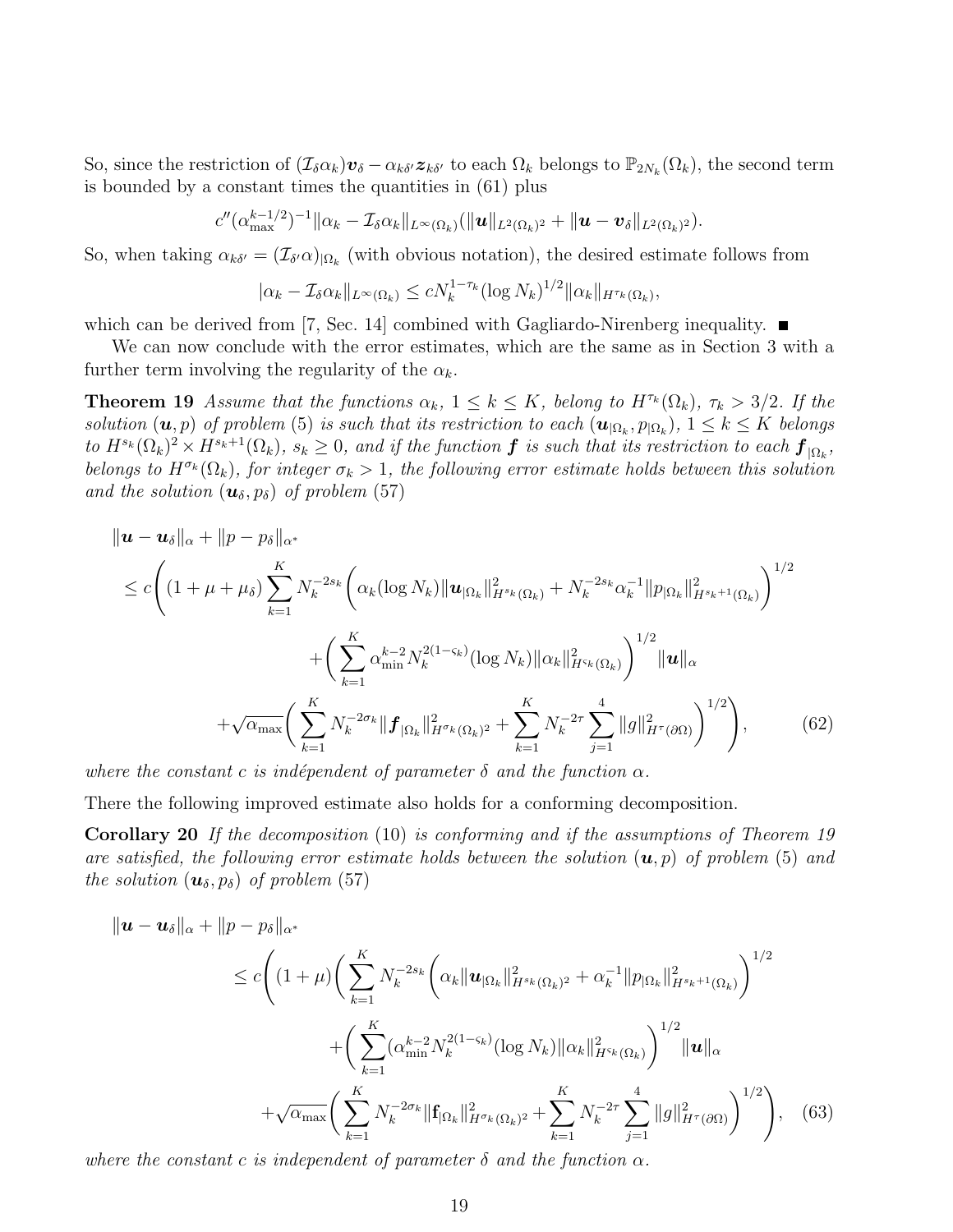Since the functions  $\alpha_k$  are assumed to be smooth, the convergence order is exactly the same as in Section 3.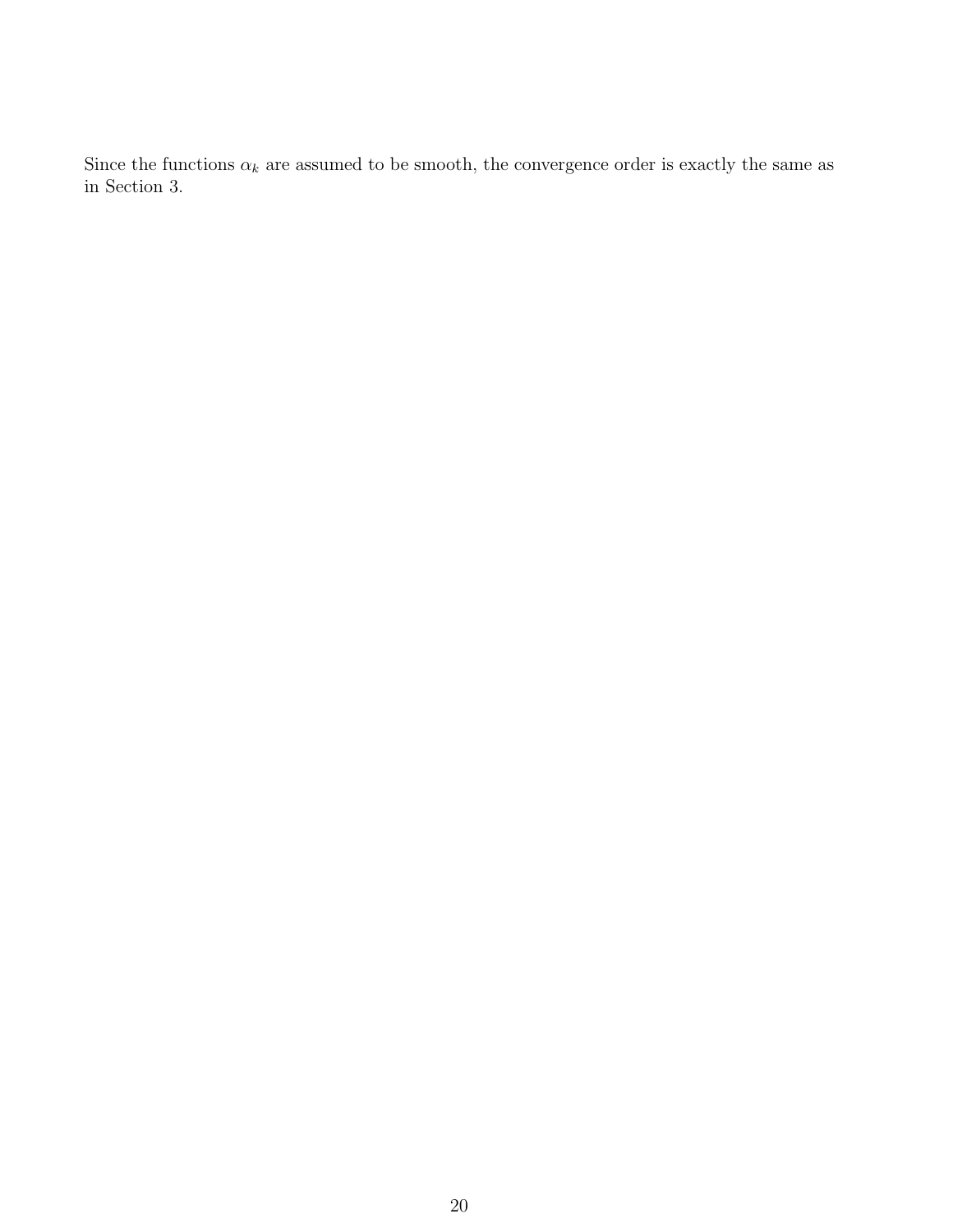#### 6 Numerical experiments

First, we briefly describe the implementation of the discrete problem. The unknowns are the values of the solution  $(\boldsymbol{u}_{\delta}, p_{\delta})$  at the nodes  $(\xi_{ki}^{(x)}, \xi_{kj}^{(y)}), 0 \leq i, j \leq N_k, 1 \leq k \leq K$ , which either are inside the  $\Omega_k$  or are corners of the  $\Omega_k$  that do not belong to  $\partial\Omega$  or are inside the mortars  $\gamma_m$ . Let  $(U, P)$  denote the vector made of these values. Then conditions (13) can be expressed in the following way : there exists a rectangular matrix **Q** such that the vector  $\tilde{P} = \mathbf{Q}P$  is made of K blocks  $P_k$ ,  $1 \leq k \leq K$ , and each  $P_k$  is made of the values of  $p_\delta$  at all nodes  $(\xi_{ki}^{(x)}, \xi_{kj}^{(y)}),$  $0 \leq i, j \leq N_k, 1 \leq k \leq K.$ 

The problem (19) is now equivalent to the following square linear

$$
\begin{cases}\nAU + B\mathbf{Q}\tilde{P} = F, \\
\mathbf{Q}^T B^T U = \mathbf{Q}^T G,\n\end{cases}
$$
\n(64)

where  $\mathbf{Q}^T$  stands for the transposed matrix of Q. The matrix A is fully diagonal, its diagonal terms are the  $\rho_{ik}^{(x)} \rho_{jk}^{(y)}$  according to the dimension. The matrix B is only block-diagonal, with K blocks  $B_k$  on the diagonal, one for each  $\Omega_k$ . Since, system (64) is solved via the conjugate gradient algorithm.

Our first experiments concern the simple geometry where  $\Omega$  is a rectangle divided into two squares

$$
\Omega = ]-1,1[ \times ]0,1[ , \qquad \Omega_1 = ]-1,0[ \times ]0,1[ , \qquad \Omega_2 = ]0,1[ \times ]0,1[ ,
$$

when the corresponding pair  $(\alpha_1, \alpha_2)$  of values of  $\alpha$  runs through  $(1, 10)$  and  $(10^2, 10^3)$ . In Fig. 1, the error are presented for the discretization without domain decomposition.



Figure 1 – Error curves

We now consider the case of non-conforming decomposition see Figure 2. The domain is

$$
\Omega = ]-1,1[^2,
$$

partitioned into three subdomains

$$
\Omega_1 = ]-1, 0[ \times ]0, 1[, \quad \Omega_2 = ]0, 1[ \times ]0, 1[, \quad \Omega_3 = ]-1, 1[ \times ]-1, 0[.
$$

The mortars are chosen as

$$
\gamma_1 = \{0\} \times ]0,1[, \quad \gamma_2 = ]-1,1[ \times \{0\}.
$$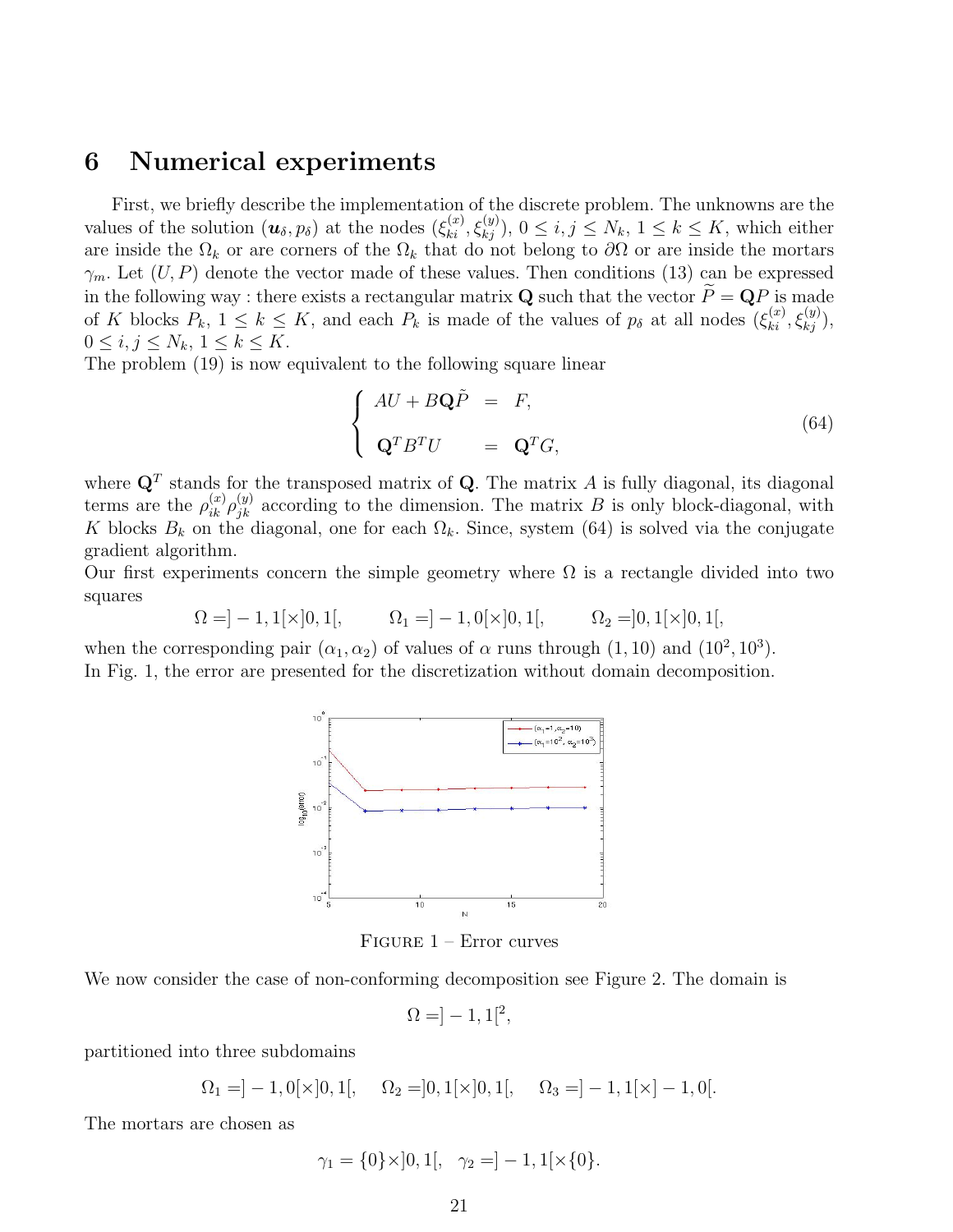

FIGURE 2 – The nonmatching grids for a nonconforming decomposition with  $N_1 = 24, N_2 =$  $22, N_3 = 20.$ 

The coefficients  $\alpha_k$  are equal to

$$
\alpha_1 = 1, \ \alpha_2 = 10, \ \alpha_3 = 100.
$$

We use our spectral method to coppute an approximation of the analytical solution  $(u, p)$  given by

$$
\boldsymbol{u}(x,y) = \begin{pmatrix} \cos(\pi x)\sin(\pi y) \\ -\sin(\pi x)\cos(\pi y) \end{pmatrix}, \quad p(x,y) = \sin(\pi x)\cos(\pi y). \tag{65}
$$

In Figure 3 are plotted, the curves of the errors  $\|\mathbf{u} - \mathbf{u}_{\delta}\|_{\alpha}$  and  $\|p - p_{\delta}\|_{\alpha*}$  for both cases as a function of N. For the smooth solution, a linear or logarithmic scale is used and we observe that the exponential decaying of the error is preserved despite the nonconforming domain decompsotion. For the nonsmooth soution rather a full logarithmic scale is adopted, we observe the good convergence of the discretization. This solution is given by

$$
\boldsymbol{u}(x,y) = \begin{pmatrix} \cos(\pi x)\sin(\pi y) \\ -\sin(\pi x)\cos(\pi y) \end{pmatrix}, \ \ p(x,y) = ((x-1)^2 + (y-1)^2)^{\frac{5}{4}}.
$$

The slopes of the curves are  $-2.1$  and  $-4.5$ , so they are better than the theoretical prediction (we refer to [1] for the first observation of this superconvergence phenomenon). We represente in Figure 4 and 5 the solution with N equal to 80.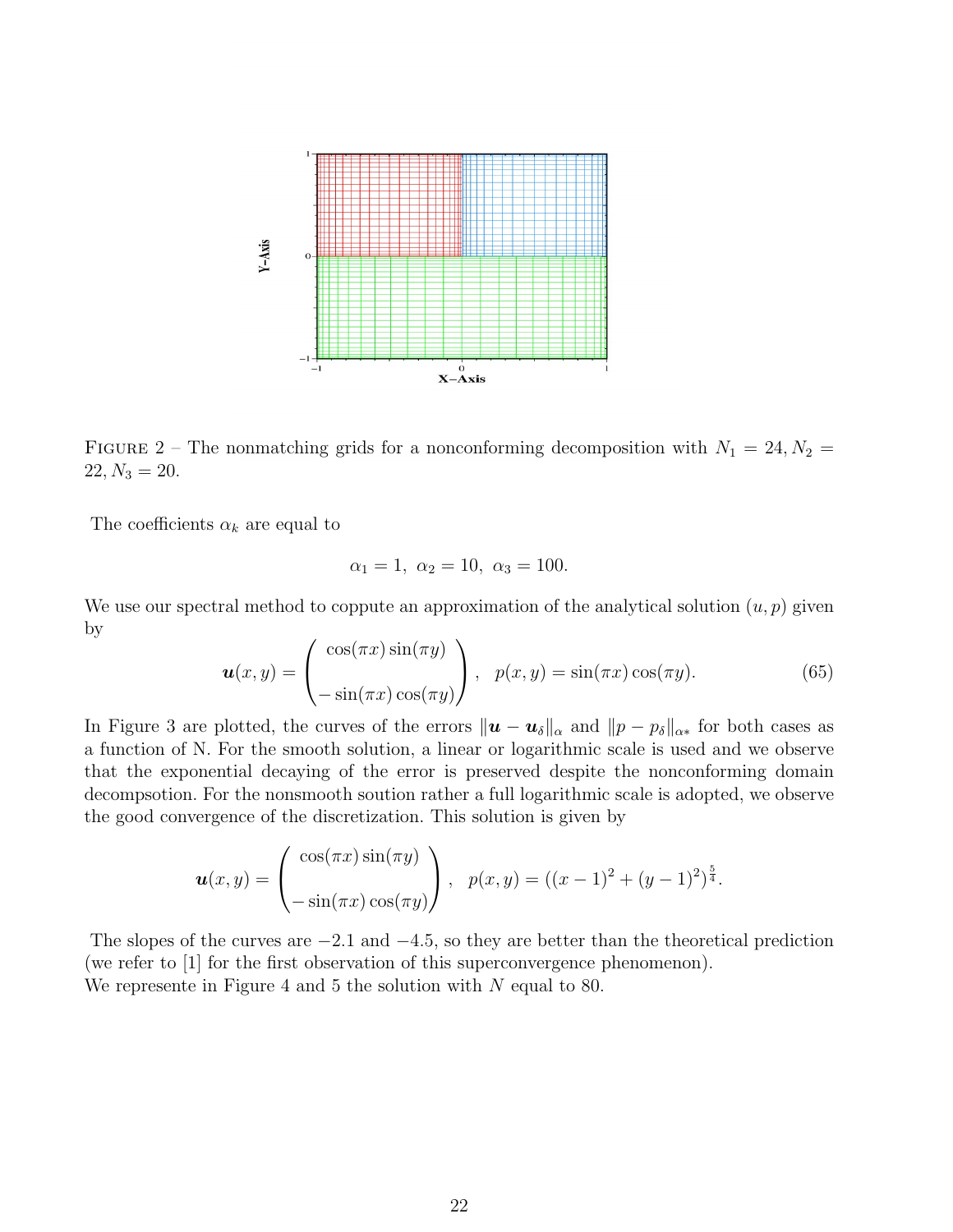

Figure 3 – The error curves for an analytical solution (left panel) and a nonsmooth solution (right panel).



FIGURE  $4$  – The isovalues of the two components of the velocity.



FIGURE  $5$  – The isovalues of the pressure.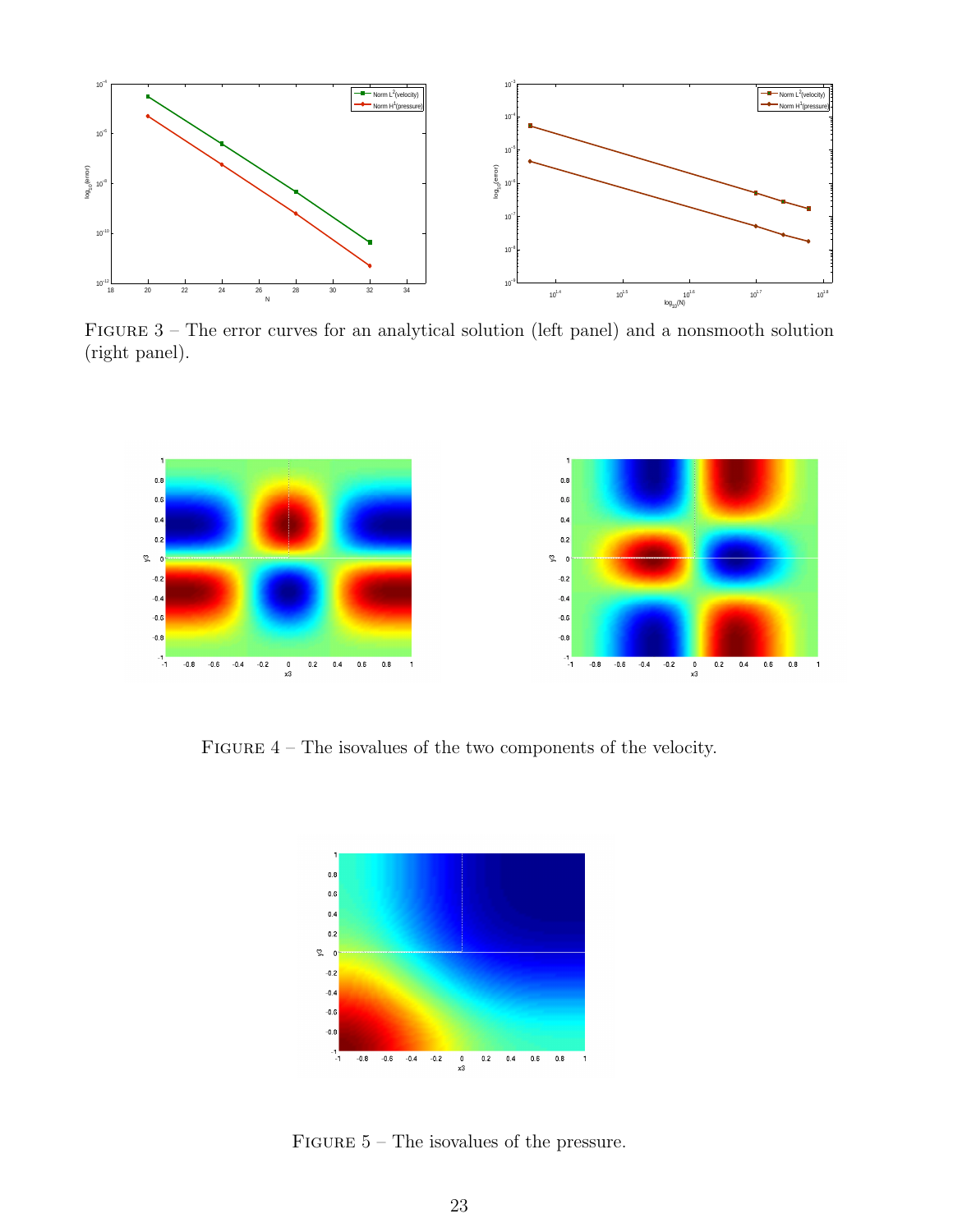Acknowledgments :I'm very grateful to Christine Bernardi and Adel Blouza for reading the manuscript and providing very felpful suggestions.